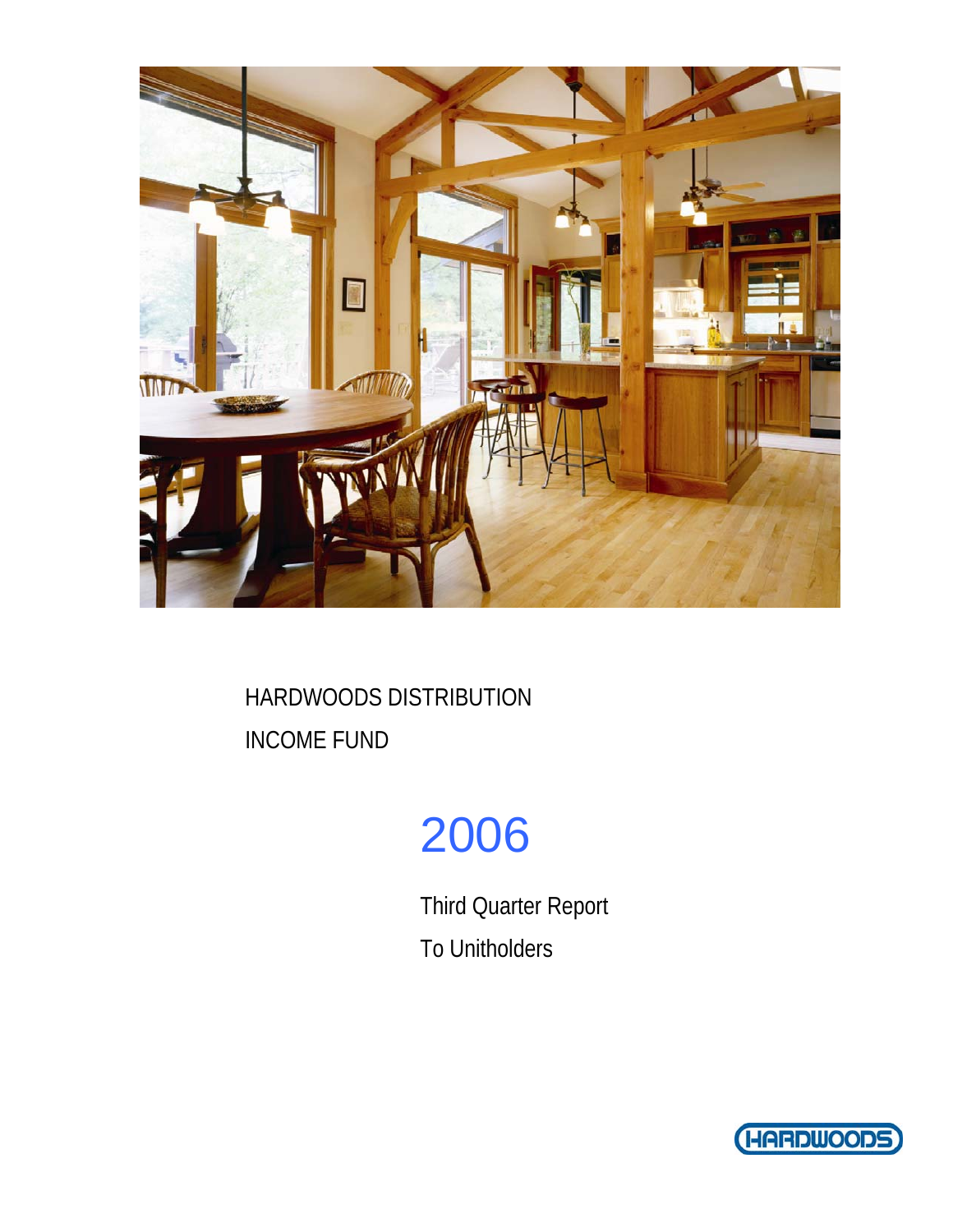## **About the Fund**

Hardwoods Distribution Income Fund (the "Fund") is an unincorporated open-ended limited purpose trust. The Fund was launched on March 23, 2004 with the completion of an initial public offering (IPO) of 14.4 million trust units ("Class A Units) at \$10 per unit. Net proceeds of the IPO were used to acquire an 80% interest in a hardwoods lumber and sheet goods distribution business ("Hardwoods" or the "Business") from the previous owners. The owners of the predecessor companies have retained a 20% interest in the Business in the form of Special Voting Units of the Fund and Class B Limited Partnership units of the Fund's operating subsidiaries ("Class B Units"), which together are exchangeable into Class A Units provided that the Fund achieves certain objectives.

Hardwoods Distribution Income Fund units trade on the Toronto Stock Exchange under the symbol HWD.UN. The Fund's performance depends on the performance of the Business.

## **About the Business**

Hardwoods has been providing quality lumber, hardwood plywood and specialty products to customers for over 45 years. People love hardwood and find many different ways to bring it into their lives. We sell hardwood lumber and sheet goods to industrial customers that use it to manufacture a wide variety of wood products. Whether in kitchen cabinets, doors and mouldings, furniture, or custom interior millwork, consumers place a higher value on products crafted from real wood. It's a preference that doesn't change with the whims of fashion. Demand for hardwood has remained remarkably stable decade after decade, in part because hardwood has no real substitute. There's a warmth to the look and touch of hardwood that no other material can match.

Today, we are one of the largest distributors of hardwood lumber and sheet goods in North America. Headquartered in Langley, British Columbia, we operate a network of 37 distribution centers organized into nine regional clusters. With a proven track record of strong financial performance, Hardwoods plays a critical role linking suppliers and customers in a highly fragmented industry. The Business is diversified by geographic markets served, product mix, and customer type. Touching many areas of the economy, demand for hardwoods typically remains balanced through a range of economic conditions.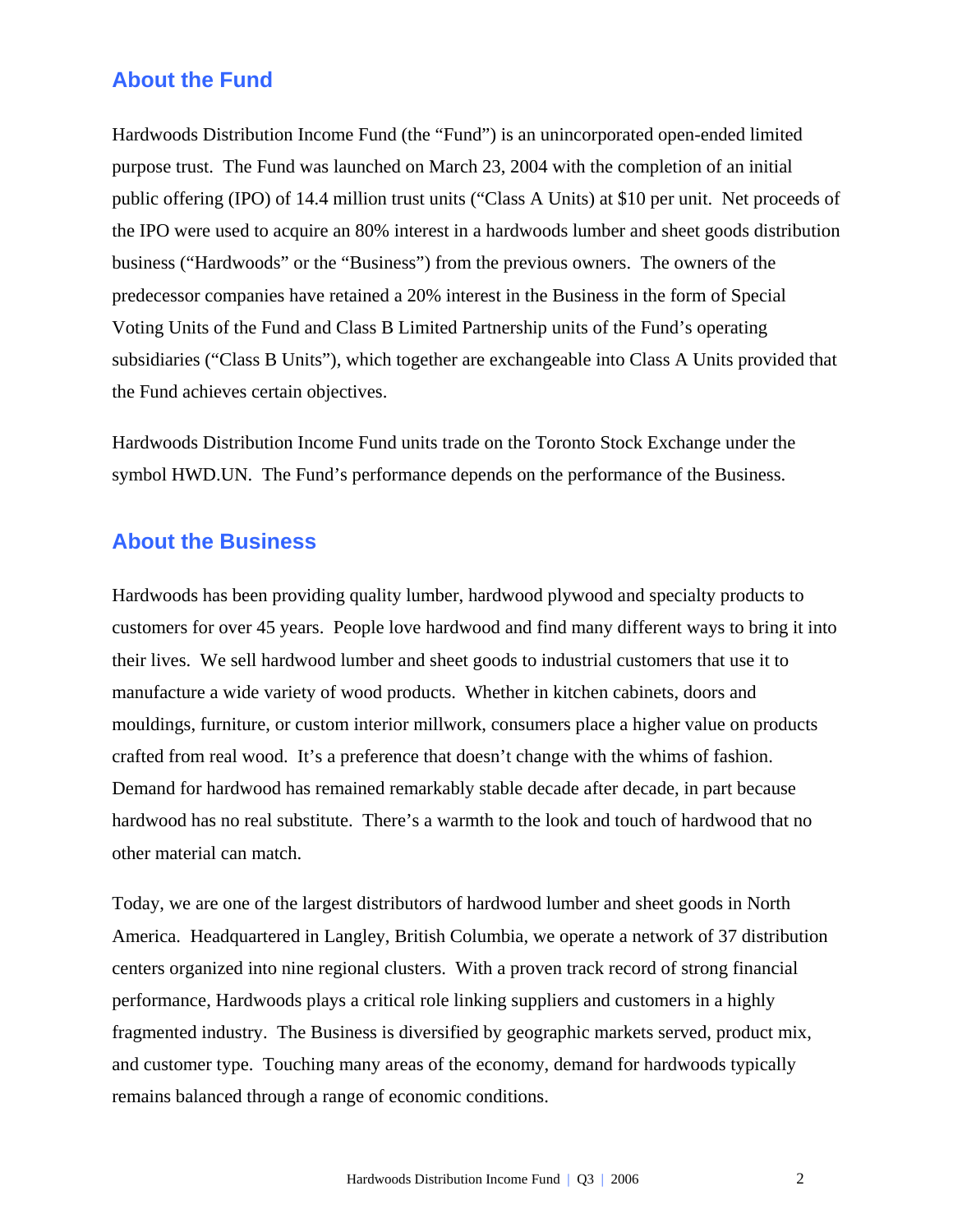## **To Our Unitholders**

Solid underlying sales activity, the successful rebuilding of our margins and a reduction in our distribution payout level contributed to improve our third quarter financial position. Despite the continued negative impact of a stronger Canadian dollar, we achieved solid EBITDA and distributable cash results, which enabled us to pay down our bank indebtedness, net of cash, by \$4.3 million or 9% during the third quarter. Overall, we ended the quarter better prepared to manage the impact of a slowing North American economy.

For the three months ended September 30, 2006, the Fund and its subsidiaries generated total distributable cash of \$4.9 million, or \$0.273 per unit, and distributions related to the period were \$2.9 million, or \$0.204 per unit, to our public unitholders (Class A Units). No distributions were declared on the 20% interest retained by Hardwood's previous owners (Class B Units), resulting in a 60% payout ratio for the quarter. On a year-to-date basis, we generated distributable cash of \$13.0 million, or \$0.724 per unit. Distributions related to the period were \$10.3 million to Class A Units (\$0.717 per Class A Unit) and no distributions were declared to Class B Units. This represents an overall payout ratio of 79% for the first nine months of 2006, and 87% in the previous twelve months of the Fund's operation.

On the sales front we achieved strong underlying sales growth in the U.S., where our investments in new facilities and personnel continue to bear fruit. To date, the decline in U.S. housing starts has had minimal impact on our U.S. branch activity, in part because the hardwood products used in new home construction are utilized during the finishing stages for items like mouldings, cabinetry and furniture. Accordingly, change in demand for hardwood typically lags the new construction market by up to six months. Diversification in our customer base and the sectors of the economy we serve has also helped to offset the impact of declining housing starts, and should have an ongoing positive impact on our sales activity.

In Canada, our third quarter sales were slightly weaker, primarily reflecting poor results from our Windsor branch, which was affected by the impact of cutbacks in the local manufacturing sector. Overall, the Canadian housing market was strong in the third quarter with residential housing starts at near historical highs, however a stronger Canadian dollar continued to have a negative impact on Canadian sales.

One of our most important achievements of the quarter was the improvement to our gross profit margin. At 18.9%, our gross profit margin exceeded historic levels during the third quarter.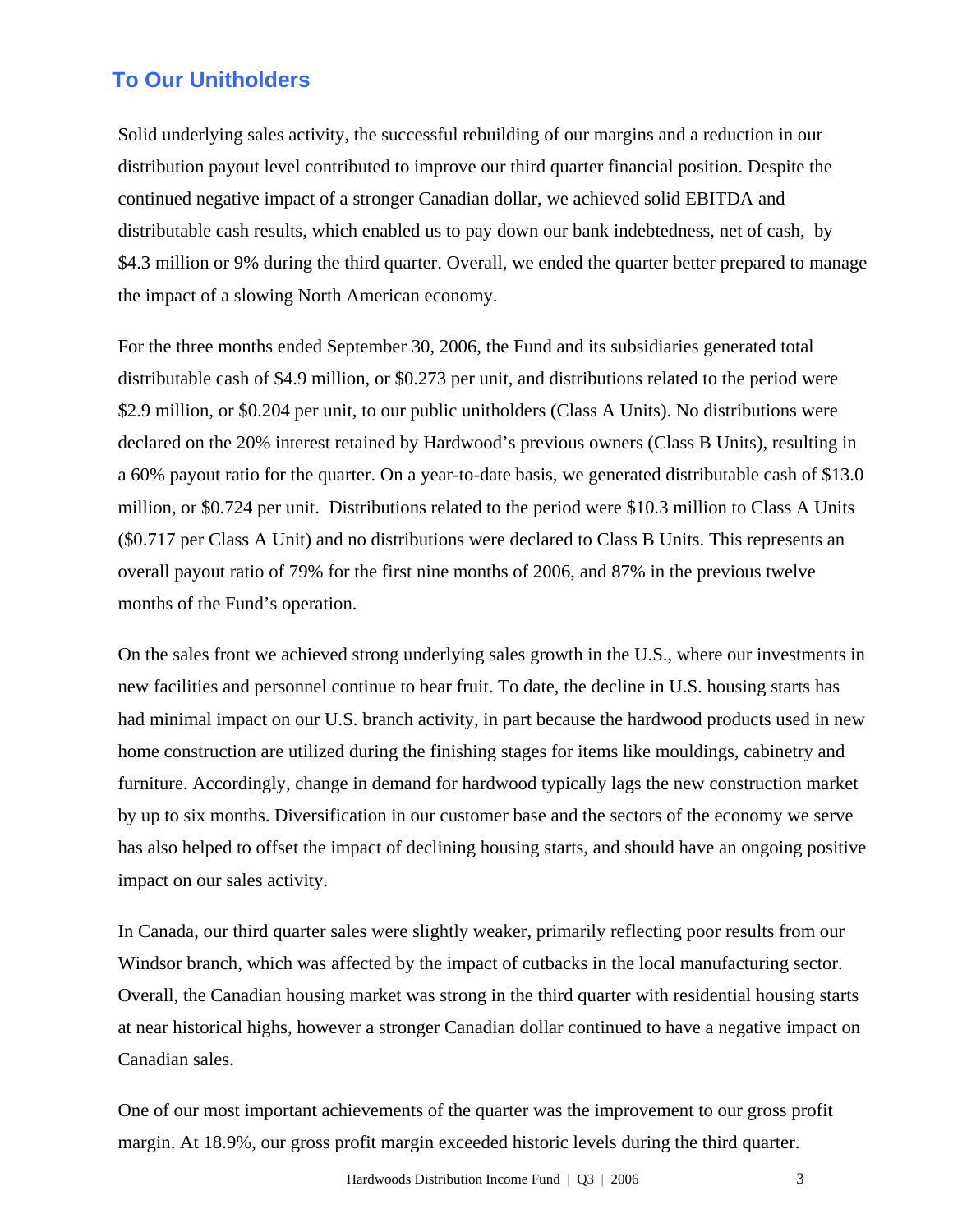Favourable purchase terms, a disciplined approach to selling, and the continued success of our import program were key factors in achieving this strong third quarter gross profit margin performance.

Moving into the seasonally slower fourth quarter, we anticipate challenges from reduced housing starts and a slowing economy. However, our business remains well diversified by geography, customer and end-use markets, and we expect this will lessen the impact on our business.

We remain focused on reducing our costs, continued discipline in the area of credit management, and prudent management of our leverage. The Fund's quarterly and year-to-date payout ratio is now significantly more conservative due to the distribution cut implemented at the beginning of the third quarter and the strength of our financial performance. We view the current distribution level as appropriate given our cautious market outlook, and believe it will give us the flexibility to respond effectively to changing business conditions.

Maurie Poquette

Maurice E. Paquette President and Chief Executive Officer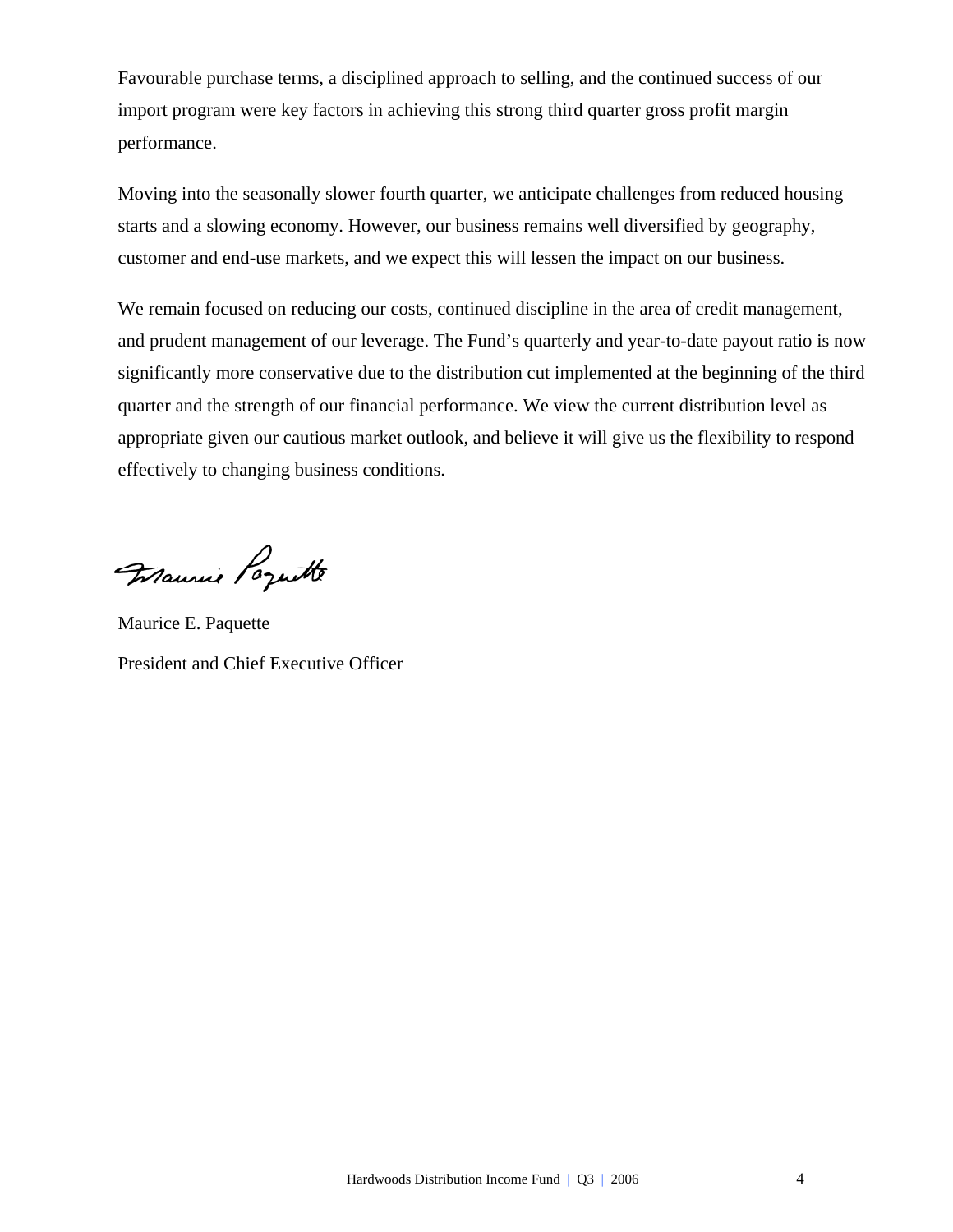## **Management's Discussion and Analysis**

October 30, 2006

This management's discussion and analysis ("MD&A") covers our unaudited interim consolidated financial statements as at and for the three and nine months ended September 30, 2006 ("Interim Financial Statements"). As well, it provides an update to the MD&A section contained in our 2005 Annual Report. The information below should be read in conjunction with the Interim Financial Statements and the audited consolidated financial statements for the year ended December 31, 2005. For additional information, readers should also refer to our Annual Information Form and other information filed on www.sedar.com. Dollar amounts are in Canadian dollars unless otherwise stated, and the consolidated financial statements have been prepared in accordance with Canadian generally accepted accounting principles.

This MD&A includes the following sections:

- 1.0 Overview
	- 1.1 About the Fund
	- 1.2 About Our Business and Industry
- 2.0 Third Quarter Performance and Outlook
- 3.0 Results of Operations
	- 3.1 Three Month Periods Ended September 30, 2006 and September 30, 2005
	- 3.2 Nine Month Periods Ended September 30, 2006 and September 30, 2005
- 4.0 Liquidity and Capital Resources
	- 4.1 Distributable Cash and Cash Distributions
	- 4.2 Capital Expenditures
	- 4.3 Utilization of Distributable Cash
	- 4.4 Revolving Credit Facilities
	- 4.5 Contractual Obligations
	- 4.6 Off Balance Sheet Arrangements
- 5.0 Financial Instruments
- 6.0 Related Party Transactions
- 7.0 Critical Accounting Estimates
- 8.0 Risks and Uncertainties
- 9.0 Quarterly Financial Information

This MD&A may contain forward-looking statements. Such statements involve known and unknown risks, uncertainties and other factors outside of our control that could cause actual results to differ materially from those expressed in the forward-looking statements. Hardwoods Distribution Income Fund does not assume responsibility for the accuracy or completeness of the forward-looking statements and does not undertake any obligation to publicly revise these forward-looking statements to reflect subsequent events or circumstances.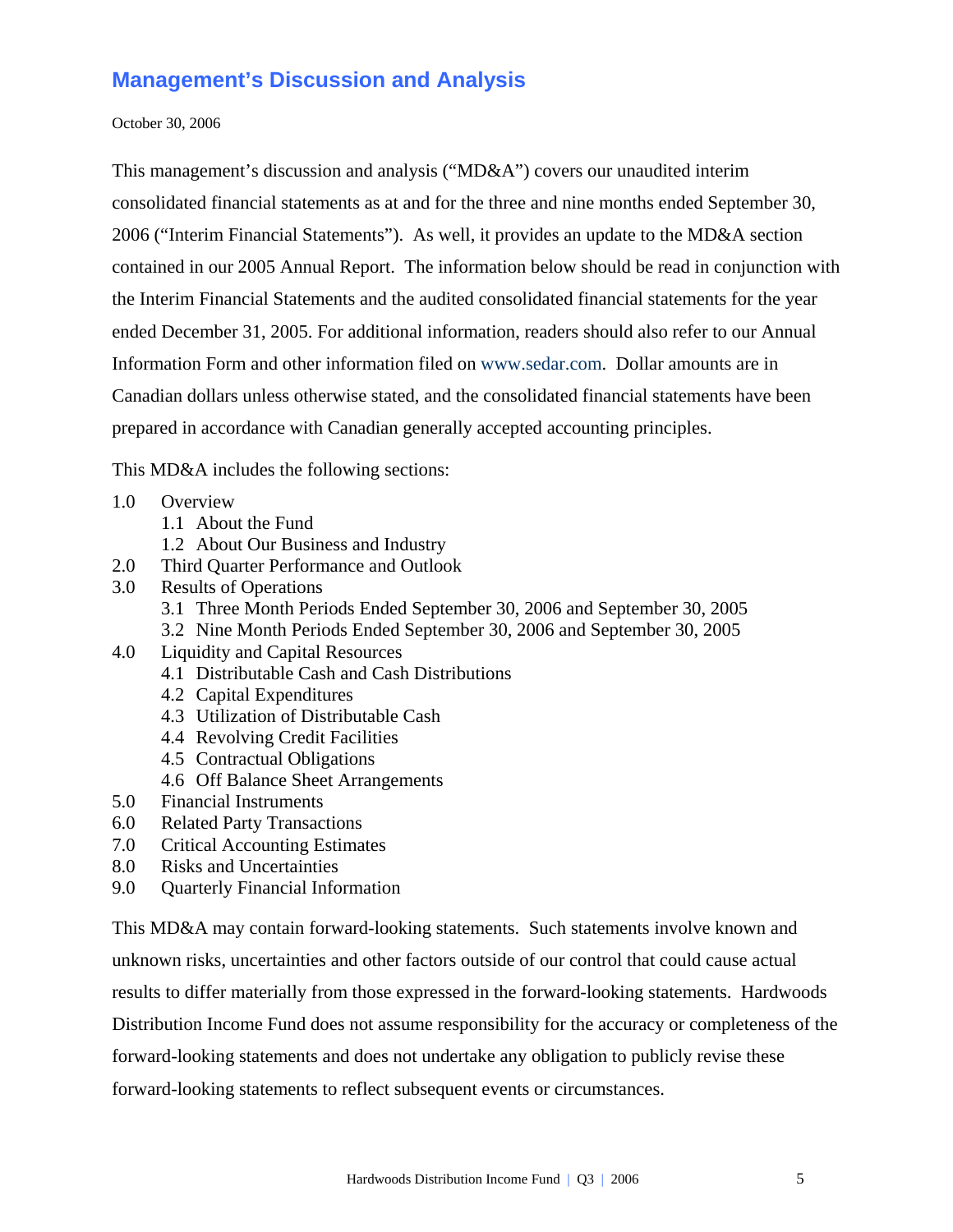References to "EBITDA" are to earnings before interest, income taxes, depreciation and amortization, mark-to-market adjustments on foreign currency contracts and the non-controlling interest in earnings. Management believes that, in addition to net income or loss, EBITDA is a useful supplemental measure of performance and cash available for distribution prior to debt service, changes in working capital, capital expenditures and income taxes.

EBITDA is not an earnings measure recognized by generally accepted accounting principles in Canada ("GAAP") and does not have a standardized meaning prescribed by GAAP. Investors are cautioned that EBITDA should not replace net income or loss (as determined in accordance with GAAP) as an indicator of our performance, or to cash flows from operating, investing and financing activities or as a measure of our liquidity and cash flows. Our method of calculating EBITDA may differ from the methods used by other issuers. Therefore, our EBITDA may not be comparable to similar measures presented by other issuers. For a reconciliation between EBITDA and net income or loss as determined in accordance with GAAP, please refer to the discussion of Results of Operations described in section 3.0 of this report.

Distributable Cash of the Fund is a non-GAAP measure generally used by Canadian open-ended income funds as an indicator of financial performance. We define Distributable Cash as net earnings before depreciation, amortization, future income taxes, non-controlling interest, gains or losses on the sale of property, plant and equipment, and mark-to-market adjustments on foreign currency contracts, and after capital expenditures and contributions to any reserves that the Board of Trustees deem to be reasonable and necessary for the operation of the Fund.

Our Distributable Cash may differ from similar computations as reported by other similar entities and, accordingly, may not be comparable to distributable cash as reported by such entities. We believe that our Distributable Cash is a useful supplemental measure that may assist prospective investors in assessing the return on their investment in Class A Units. For a reconciliation between Distributable Cash and net cash provided by operating activities as determined in accordance with GAAP, please refer to the discussion of Distributable Cash and Cash Distributions described in section 4.1 of this report.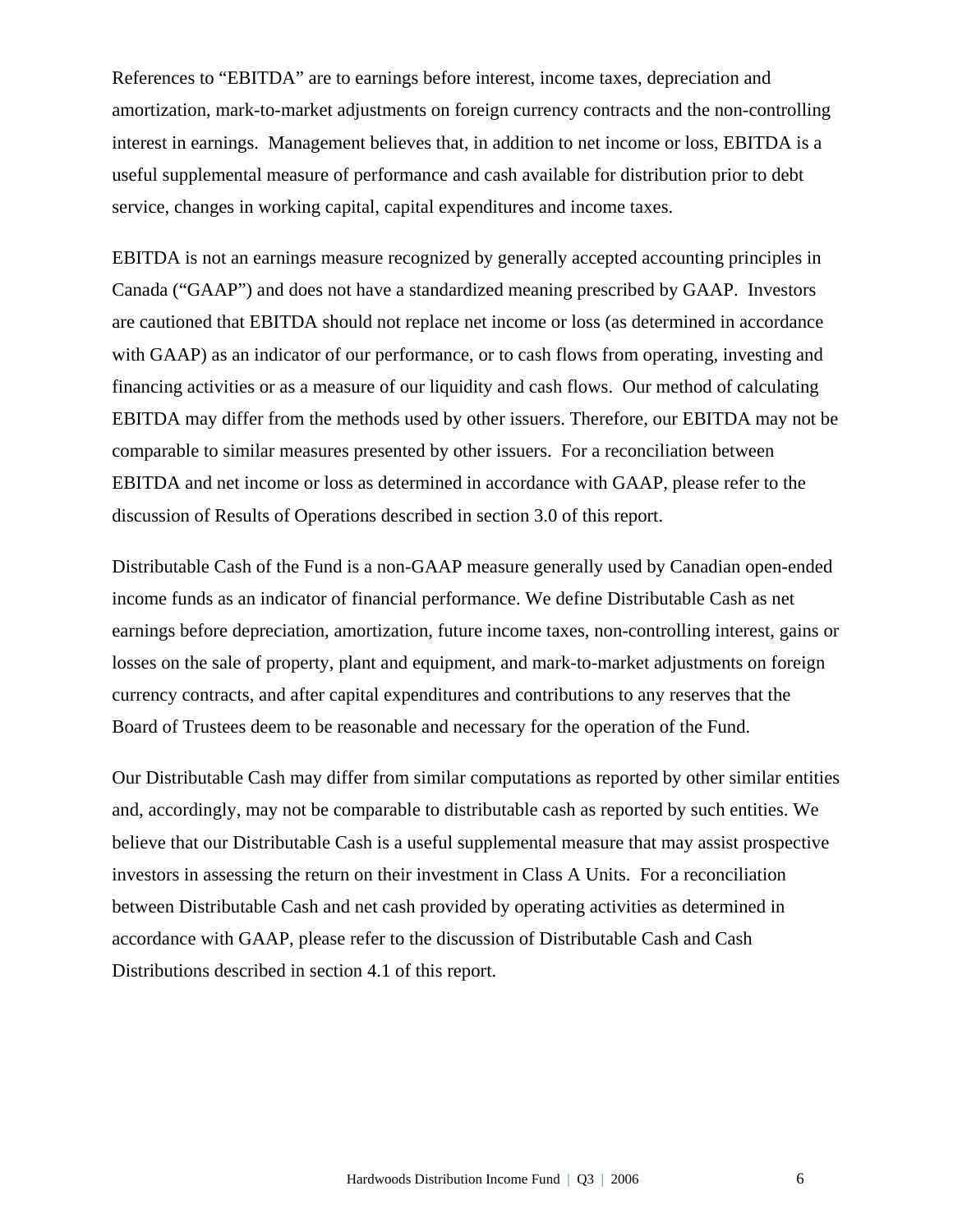## **1.0 Overview**

## 1.1 About the Fund

The Fund is an unincorporated open-ended limited purpose trust formed under the laws of the Province of British Columbia by a declaration of trust dated January 30, 2004. The Fund was launched on March 23, 2004 with the completion of an initial public offering ("IPO") of 14,410,000 trust Voting Units ("Class A Units"). Net IPO proceeds of \$133.5 million, together with drawings on credit facilities totalling \$31.6 million, were used to acquire an 80% interest in the hardwood lumber and sheet goods distribution business ("Hardwoods" or the "Business") from the previous owners.

The owners of the predecessor companies have retained a 20% interest in the Business in the form of Special Voting Units of the Fund and Class B Limited Partnership units of the Fund's operating subsidiaries ("Class B Units"), which together are exchangeable into Class A Units provided that the Fund achieves certain objectives. Distributions by the Fund's operating subsidiaries to the previous owners are subject to subordination arrangements until certain financial tests established at the time of the IPO and described in the Interim Financial Statements are met. As at September 30, 2006, the following units of the Fund were issued and outstanding:

| Units                       | 14,410,000 |
|-----------------------------|------------|
| <b>Special Voting Units</b> | 3,602,500  |

Hardwoods Distribution Income Fund units trade on the Toronto Stock Exchange under the symbol HWD.UN. The Fund's performance depends on the performance of the Business.

## 1.2 About our Business and Industry

Hardwoods is one of North America's largest distributors of high-grade hardwood lumber and specialty sheet goods to the cabinet, moulding, millwork, furniture and specialty wood products industries. At September 30, 2006 we operated from 37 distribution facilities organized into nine geographic regions throughout North America. In a highly fragmented but stable industry, we match products supplied from hundreds of mills to over 2,500 manufacturing customers.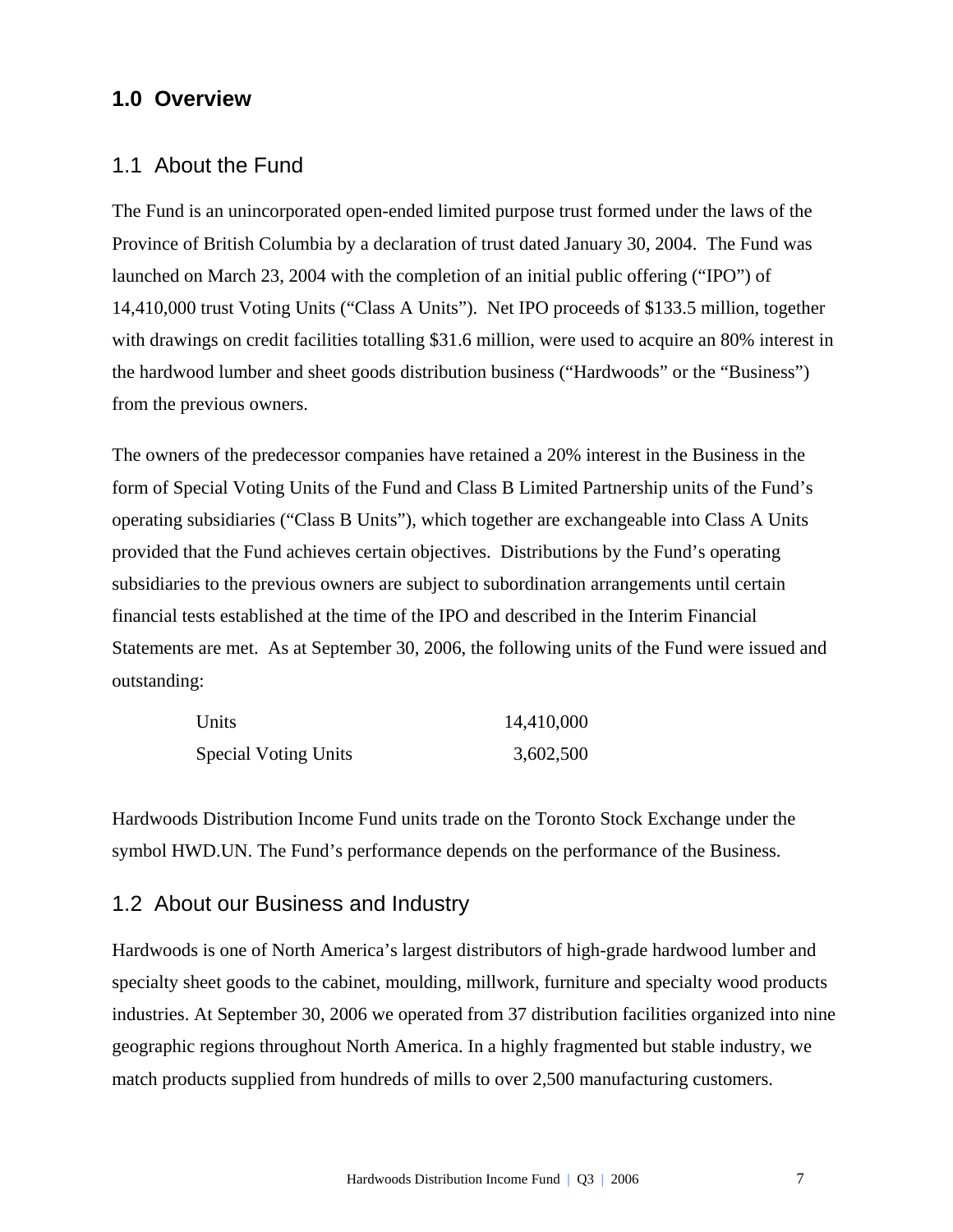Our product mix includes higher grades of hardwood lumber, as well as sheet goods, consisting primarily of hardwood plywood, as well as non-structural sheet goods such as medium density fiberboard, particleboard and melamine-coated stock. Our sheet goods are a key complementary product line as they are used by many purchasers of hardwood lumber in the manufacture of their end products.

Approximately 95% of the hardwood lumber distributed in North America is harvested from North American hardwood forests, located principally in the eastern United States. Imported hardwood lumber is largely limited to specialty species that generally do not compete with domestic hardwood lumber. Sheet goods are generally produced in North America by large manufacturers using domestic hardwoods and other materials, although imported hardwood plywood volumes have been increasing. Both domestic and imported hardwood lumber and plywood are distributed principally by third parties such as us. Historically, balanced supply and demand conditions have resulted in a stable pricing environment for hardwood lumber and hardwood plywood. Prices have generally kept pace with inflation over the long term.

The hardwood distribution industry is highly fragmented. While there are a number of hardwood distributors that operate from multiple locations, most are small, privately held companies serving discrete local markets.

## **2.0 Performance and Outlook**

Market demand for Hardwood's products remained solid in the third quarter and we continued to benefit from our investments in new facilities and personnel. After adjusting for foreign exchange impacts and a difference in the number of selling days between the two periods, our U.S. sales grew by 13.4% in the third quarter of 2006 and by 14.0% on a year-to-date basis, compared to the same periods in 2005.

The continuing growth in our U.S. business, which accounts for approximately two-thirds of our sales, was achieved despite a marked slowdown in U.S. housing starts. It is important to note that hardwood products are used significantly in the finishing stages of new home construction. Accordingly, changes in demand for hardwood can lag the residential construction market by up to six months. We expect to experience more impact from the slowdown in the U.S. housing starts over the coming quarters. This may include reduced market pricing for some hardwood products, as we have seen recent price reductions in species we sell such as hard maple, cherry and red oak.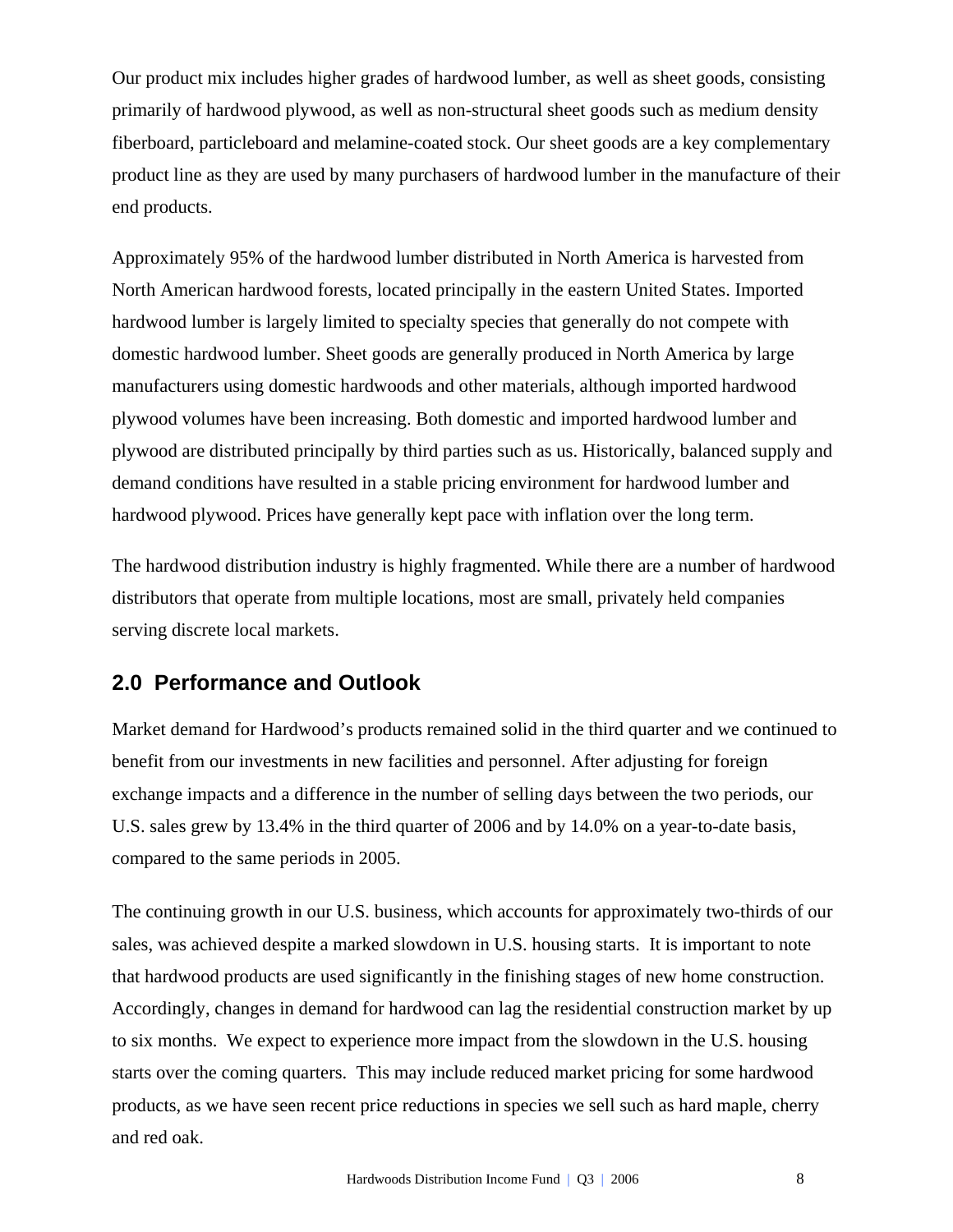U.S. sales activity also benefited from diversification in our customer base. Customers use our products to manufacture a range of items such as cabinetry, furniture and custom millwork. While a significant portion of their output is used in new home construction, the renovation, nonresidential construction and institutional markets are also key markets, and these sectors are performing well.

Demand in Canada, which accounts for approximately one third of our sales, was weaker than expected. After adjusting for a difference in the number of selling days between the two periods, underlying sales declined by 6.2% in the third quarter and by 2.7% on a year-to-date basis, compared to the same periods in 2005. The third quarter decline in sales was primarily due to a decrease in demand at our Windsor branch as a result of Southern Ontario's softening regional economy. A stronger Canadian dollar was also a factor, effectively reducing Canadian selling prices on our predominantly U.S.-sourced products, while also having a negative impact on Canadian customers' ability to sell into the U.S. market. We expect that conditions in the Canadian market will remain challenging in the near term.

An important third quarter achievement was rebuilding our gross profit margin following two quarters of weaker-than-normal results. Our third quarter gross profit margin was 18.9%, up from 17.7% in the first quarter and 18.2% in the second quarter of 2006. This achievement reflects favourable purchase terms, disciplined selling practices, as well as the continued success of our import program. Some quarter-to-quarter variations in our gross profit margin is considered normal for the business, with a typical range being 18% to 19%. Over the longer term gross profits should be in line with our historic average, which since inception of the Fund has been 18.5%.

We were also successful in reducing sales and administrative expenses during the third quarter, with personnel costs stabilizing for the first time since Q2 2005. The improvement was partially offset by an increase in bad debt expense as we prepare for a slowing economy.

Overall, the combination of higher gross profit margins and lower expenses balanced the quarter's negative foreign exchange impact. As a result, we were able to hold EBITDA at \$6.7 million, on par with third quarter 2005 levels. This is the best quarterly EBITDA result we have achieved in the past three quarters, and represents the first time in five quarters that EBITDA did not slip on a year-over-year basis. For the first nine months of 2006, EBITDA declined by 6.1% compared to the same period in 2005, reflecting weaker first half results. Net earnings were

Hardwoods Distribution Income Fund | O3 | 2006 9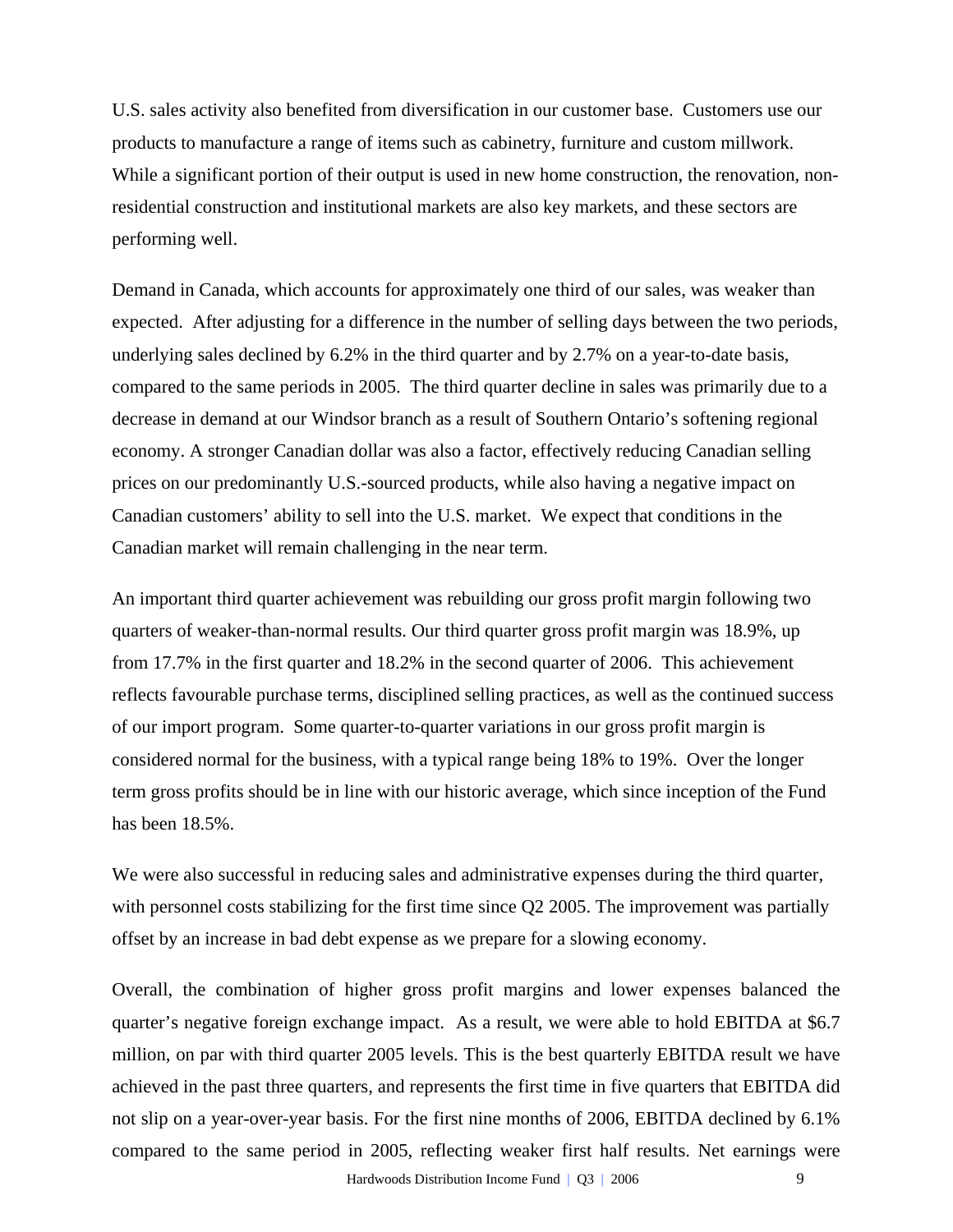lower in both the three and nine-month periods, reflecting reduced gains on foreign currency exchange contracts, higher interest expenses and higher income taxes.

While we are pleased with the results achieved in the third quarter, we are now moving into our seasonally slower fourth quarter, and we anticipate that underlying sales growth will begin to soften as a result of a slowdown in residential housing starts. The National Association of Homebuilders predicts a 12% decline in U.S. housing starts in 2006 and another 12% decline in 2007. In Canada, the Canadian Mortgage and Housing Corporation predicts stability in new housing starts for the balance of 2006, but anticipates an 8% decline in 2007. The impact of these changes should be partially offset by growth in the renovation and commercial construction markets and by our diversification across multiple sectors and end-use markets. Overall, excluding the impact of changes in foreign exchange, in the fourth quarter we expect underlying sales growth to be flat to moderate compared to the same period in the prior year, and gross profit margin to be in line with our historic performance level of 18.5%.

Strategically, we continue to focus on China as an emerging source of high quality, value-added products to introduce into our product mix. In addition to our established Dragon  $\text{Plv}^{\text{TM}}$ hardwood plywood products, we are making progress in the introduction of our branded Rely-A-Form<sup>TM</sup> film faced plywood for use in the concrete forming industry. During the third quarter we appointed a full-time representative in China who is tasked with monitoring quality control on our import products and identifying new product opportunities. We are currently in the process of conducting product trials on a number of new products and expect to continue expanding our import program in the months ahead.

Another operational priority will be to maintain strict cost control. We continue to identify cost savings within our operations, and will closely manage selling and administrative costs and credit risks in preparation for a slowing economy.

As a result of the distribution cut implemented at the beginning of the third quarter and our solid financial performance, the Fund's payout ratio is currently 60% for the quarter and 79% on a yearto-date basis as calculated in section 4.1 of this report. We view the current distribution level as prudent given our cautious market outlook, and believe it will give Hardwoods the flexibility to respond to changing business conditions and to effectively manage its leverage.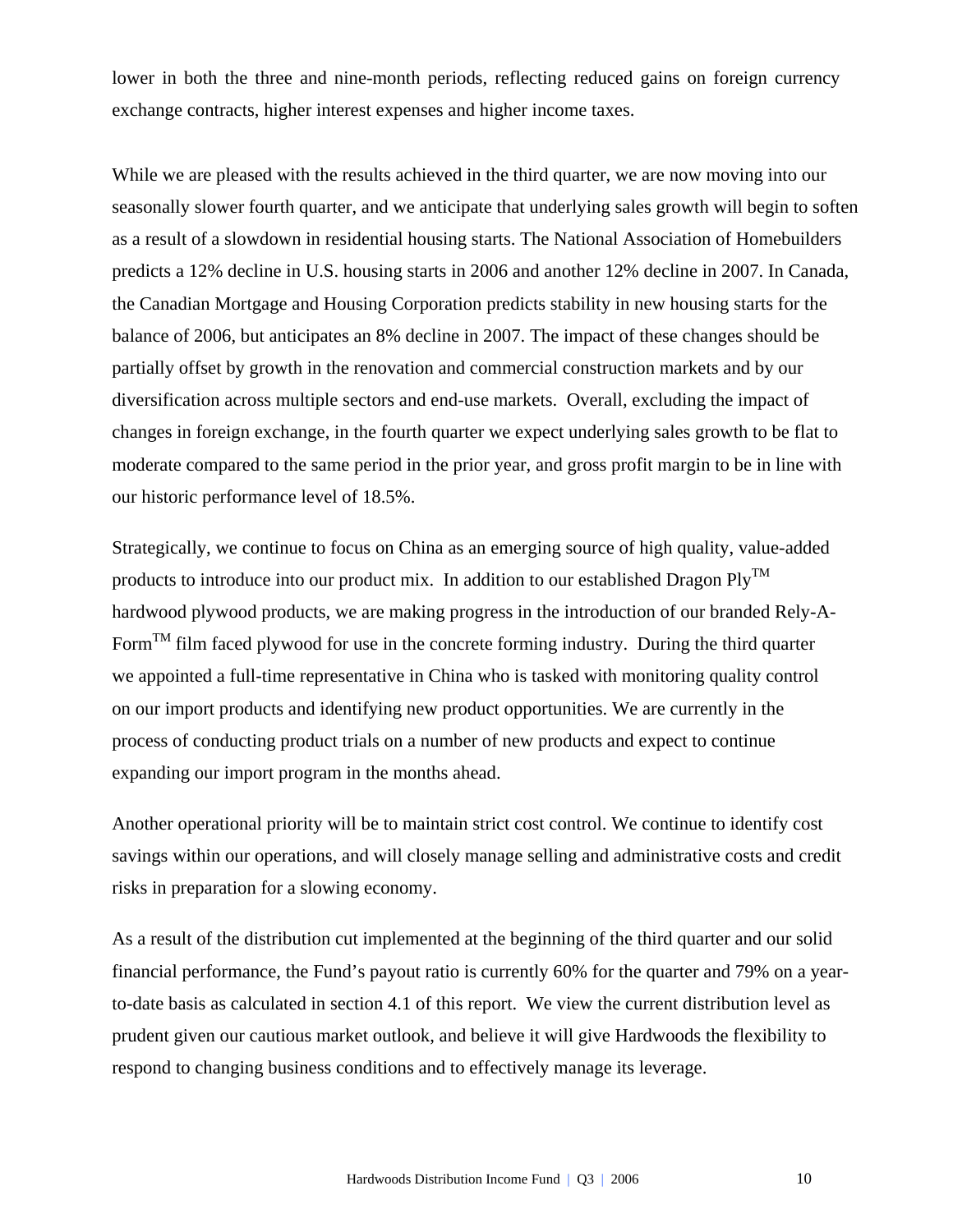## **3.0 Results of Operations**

## 3.1 Three Months ended September 30, 2006 and September 30, 2005

**Selected Unaudited Consolidated Financial Information (in thousands of Canadian dollars)**

|                                                         | For the three months | For the three months |
|---------------------------------------------------------|----------------------|----------------------|
|                                                         | Ended September 30,  | Ended September 30,  |
|                                                         | 2006                 | 2005                 |
| Total sales                                             | \$<br>90,974         | \$<br>94,766         |
| Sales in the US (US\$)                                  | 57,714               | 54,092               |
| Sales in Canada                                         | 26,213               | 29,692               |
| Gross profit                                            | 17,158               | 17,699               |
| Gross margin %                                          | 18.9%                | 18.7%                |
| Selling and administrative expenses                     | 10,790               | 11,237               |
| Realized gain on foreign currency contracts             | (359)                | (217)                |
| Earnings before interest, taxes, depreciation and       | \$<br>6,727          | \$<br>6,679          |
| amortization and non-controlling interest ("EBITDA")    |                      |                      |
| Add (deduct):                                           |                      |                      |
| Amortization                                            | (525)                | (507)                |
| Interest                                                | (932)                | (614)                |
| Mark-to-market adjustment on foreign currency contracts | (368)                | 1,224                |
| Non-controlling interest                                | (981)                | (1,357)              |
| Income taxes                                            | (1,265)              | (828)                |
| Net earnings for the period                             | \$<br>2,656          | \$<br>4,597          |
| Basic and fully diluted earnings per Class A Unit       | \$<br>0.184          | \$<br>0.319          |
| Average Canadian dollar/US dollar exchange rate         | 1.1216               | 1.2031               |

## **Sales**

For the three-month period ended September 30, 2006, we recorded sales of \$91.0 million, down 4.0% from \$94.8 million in the third quarter of 2005. The decrease in sales reflects a 4.9% reduction to sales revenues due to the negative impact of a strengthening Canadian dollar, partially offset by a 0.9% increase in underlying sales activity.

The 4.9% reduction in sales due to foreign exchange reflects that approximately two-thirds of Hardwoods sales are generated in the United States in U.S. dollars. Accordingly, a strengthening Canadian dollar has a negative top-line impact when we translate U.S. sales to Canadian dollars for reporting purposes. The average Canadian dollar exchange rate in the third quarter of 2006 was \$1.1216, compared to \$1.2031 in the third quarter of the prior year. Had exchange rates remained consistent with 2005 levels, total sales for the third quarter of 2006 would have been \$4.6 million higher, at \$95.6 million.

The 0.9% increase in underlying sales activity was achieved despite there being four fewer selling days in the third quarter of 2006 than in the same period in 2005. The difference in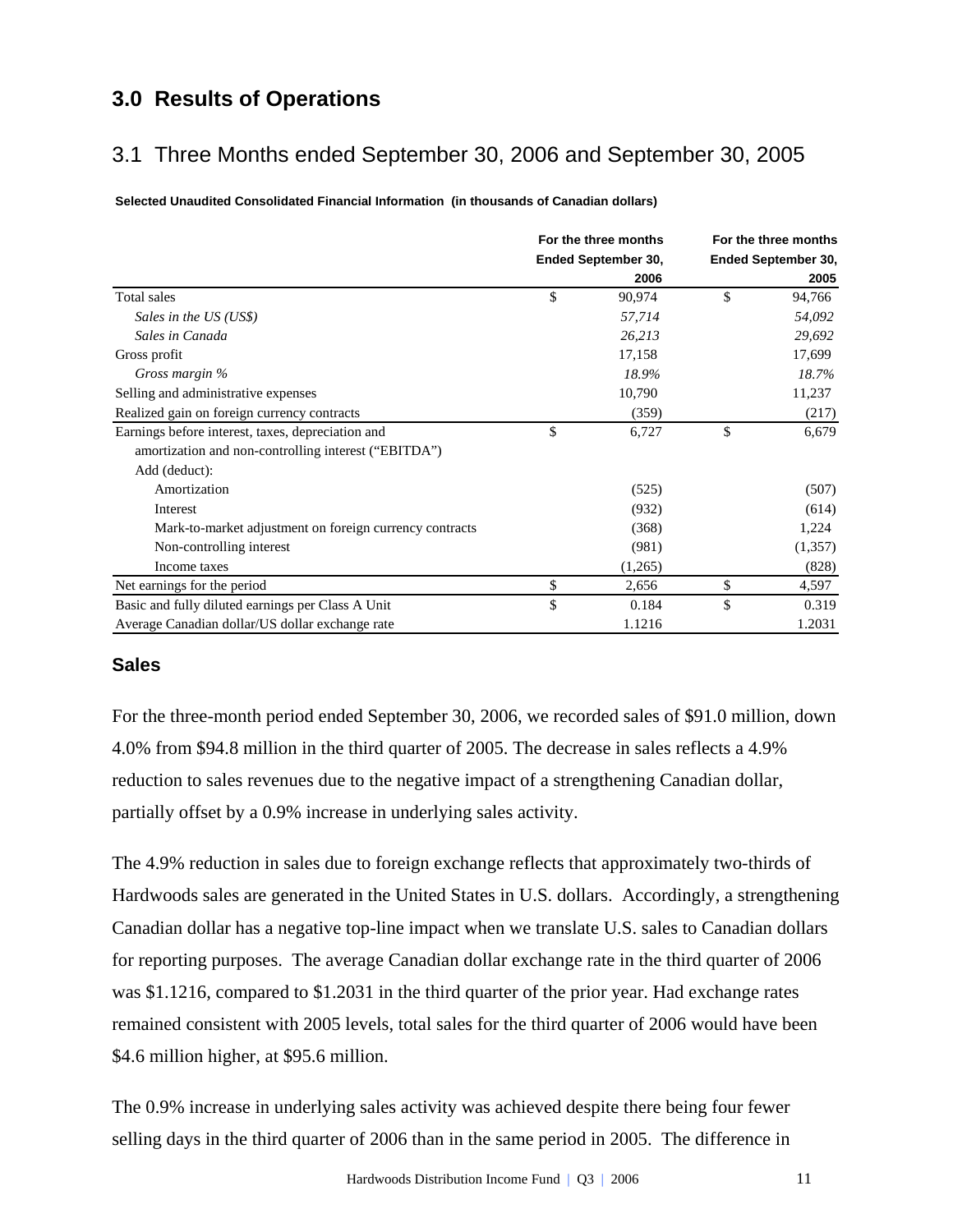selling days was caused by a change to the cutoff dates for our quarterly financial results. Currently, our financial results are calculated up to and including the final calendar day of each month, whereas previous practice was to cutoff results on the last Friday of the month. Having made this change, there will no longer be any difference in the number of selling days when comparing different quarters. To better understand the impact of the four fewer selling days, results from the U.S. and Canadian business are discussed separately below.

Sales in the United States, as measured in U.S. dollars, increased 6.7% to \$57.7 million, compared to \$54.1 million during the same quarter in 2005. Adjusting for the impact of the four fewer sales days, it is estimated that sales in the United States, as measured in U.S. dollars, increased by 13.4% in the three months ended September 30, 2006 compared to the same period in the prior year. All regions contributed positive sales increases in the third quarter after adjusting for the four fewer sales days. This was achieved despite the slowdown in the residential construction market discussed in the overview section 2.0 of this report.

Hardwoods' sales in Canada, as measured in Canadian dollars, declined by 11.7% to \$26.2 million, from \$29.7 million during the third quarter of 2005. After adjusting for the four fewer sales days, it is estimated that third quarter sales in Canada decreased 6.2% compared to the same period in the prior year. The majority of this decrease occurred at our Windsor branch, which experienced weaker demand with a regional slowdown in the manufacturing sector in southern Ontario.

## **Gross Profit**

Gross profit for the three months ended September 30, 2006 was \$17.2 million, a decrease of \$0.5 million, or 3.1%, from \$17.7 million in the third quarter of 2005. The decrease in gross profit reflects the 4.0% decrease in sales, partially offset by a higher gross profit margin of 18.9%, compared to 18.7% in the third quarter of 2005. Favourable purchase terms, disciplined selling practices, and the positive impact of our import program contributed to the improvement in gross profit margin.

#### **Selling and Administrative Expenses**

For the three-month period ended September 30, 2006, selling and administrative (S&A) expenses were \$10.8 million, down \$0.4 million, or 4.0%, from \$11.2 million in the three-month period ended September 30, 2005. In the third quarter of 2006 the benefit of the stronger Canadian dollar on the conversion of S&A expenses at our U.S. operations reduced costs by \$0.7 million, compared to the same period in prior year. Costs were also \$0.5 million lower due to an

Hardwoods Distribution Income Fund | O3 | 2006 12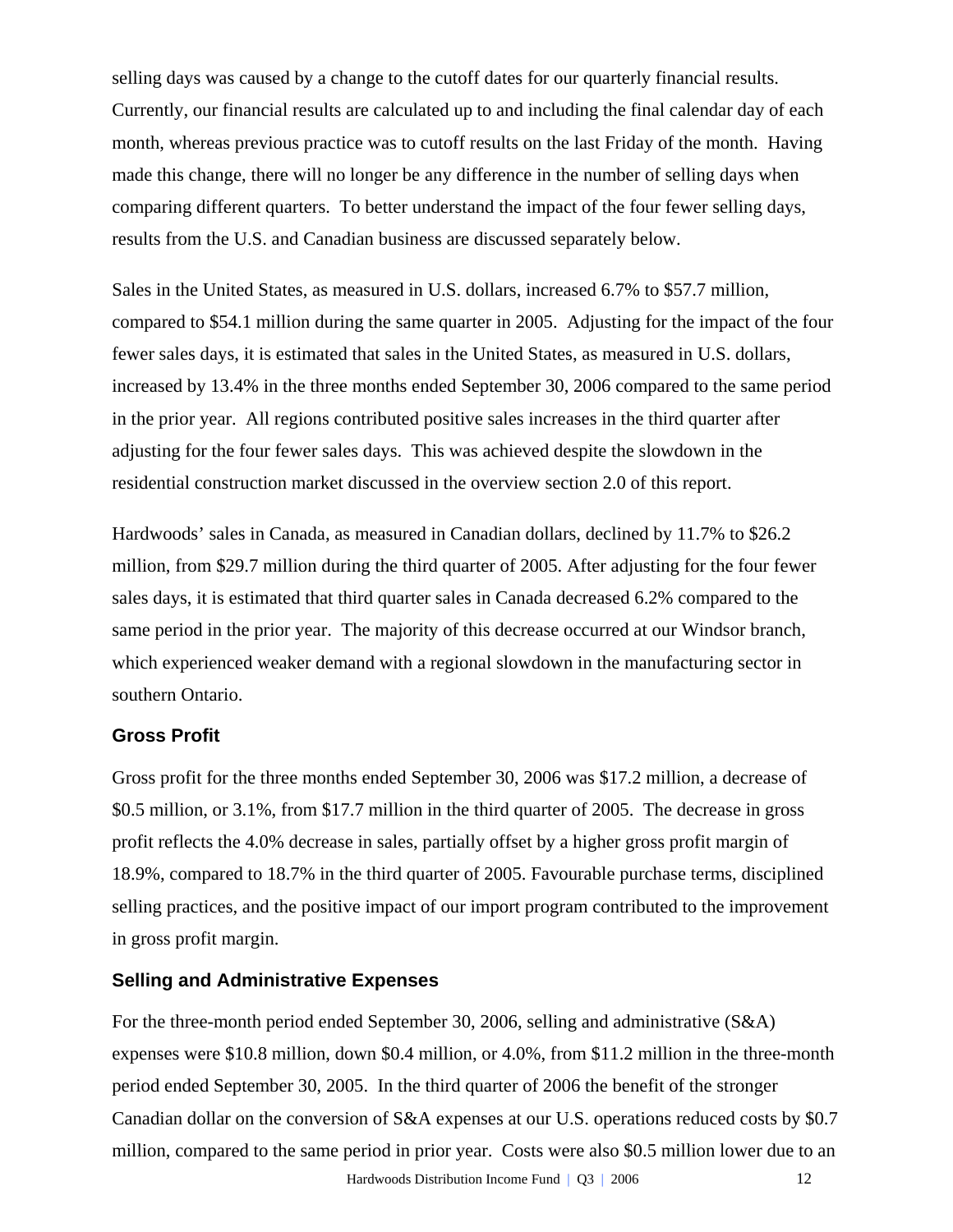employee severance expense incurred in the third quarter of 2005 not repeated in the third quarter of 2006. Partly offsetting these cost savings were increases in other S&A costs totaling \$0.8 million, the most significant area being higher bad debt expense. Personnel costs, which was a primary source of cost pressure in the preceding three quarters, remained stable in the third quarter of 2006 compared to the same period in 2005. As a percentage of sales, third quarter S&A expenses were 11.9% in both the 2005 and 2006 periods.

## **Realized Gain on Foreign Currency Contracts**

The Fund realized gains of \$0.4 million on maturing foreign currency contracts during the third quarter, up \$0.1 million from the same period in 2005. This improvement reflects the strengthening of the Canadian dollar in the third quarter of 2006, compared to the third quarter of 2005. The terms of our foreign currency contracts and the Fund's use of currency derivatives to mitigate the economic impact of fluctuations between the Canadian and U.S, dollar is described under Financial Instruments in section 5.0 of this report.

### **EBITDA**

We reported EBITDA of \$6.7 million in the third quarter of 2006, which was unchanged from \$6.7 million in the same period in 2005. The \$0.5 million decrease in gross profit was fully offset by the \$0.4 million reduction in S&A expenses and the \$0.1 million increase in realized gains on foreign currency contracts.

#### **Interest Expense**

Interest expense for the three-month period ended September 30, 2006 was \$0.9 million, up \$0.3 million, or 51.8%, from \$0.6 million in Q3 2005. The increase in interest expense reflects higher average advances under operating lines of credit available to subsidiaries of the Fund, and increases in market borrowing rates. Further discussion of our borrowing arrangements can be found under Revolving Credit Facilities in section 4.4 of this report.

### **Other Income**

The mark-to-market valuation of our outstanding foreign currency contracts resulted in an adjustment loss of \$0.4 million in the third quarter of 2006, compared to a \$1.2 million adjustment gain in the same period in 2005. As of September 30, 2006, our foreign currency contracts continued to be an asset to the Fund, having a fair value of \$2.6 million. We continue to monitor our foreign currency contract policy to mitigate the impact of foreign exchange fluctuations on Canadian dollar distributions generated by our U.S. operations. Further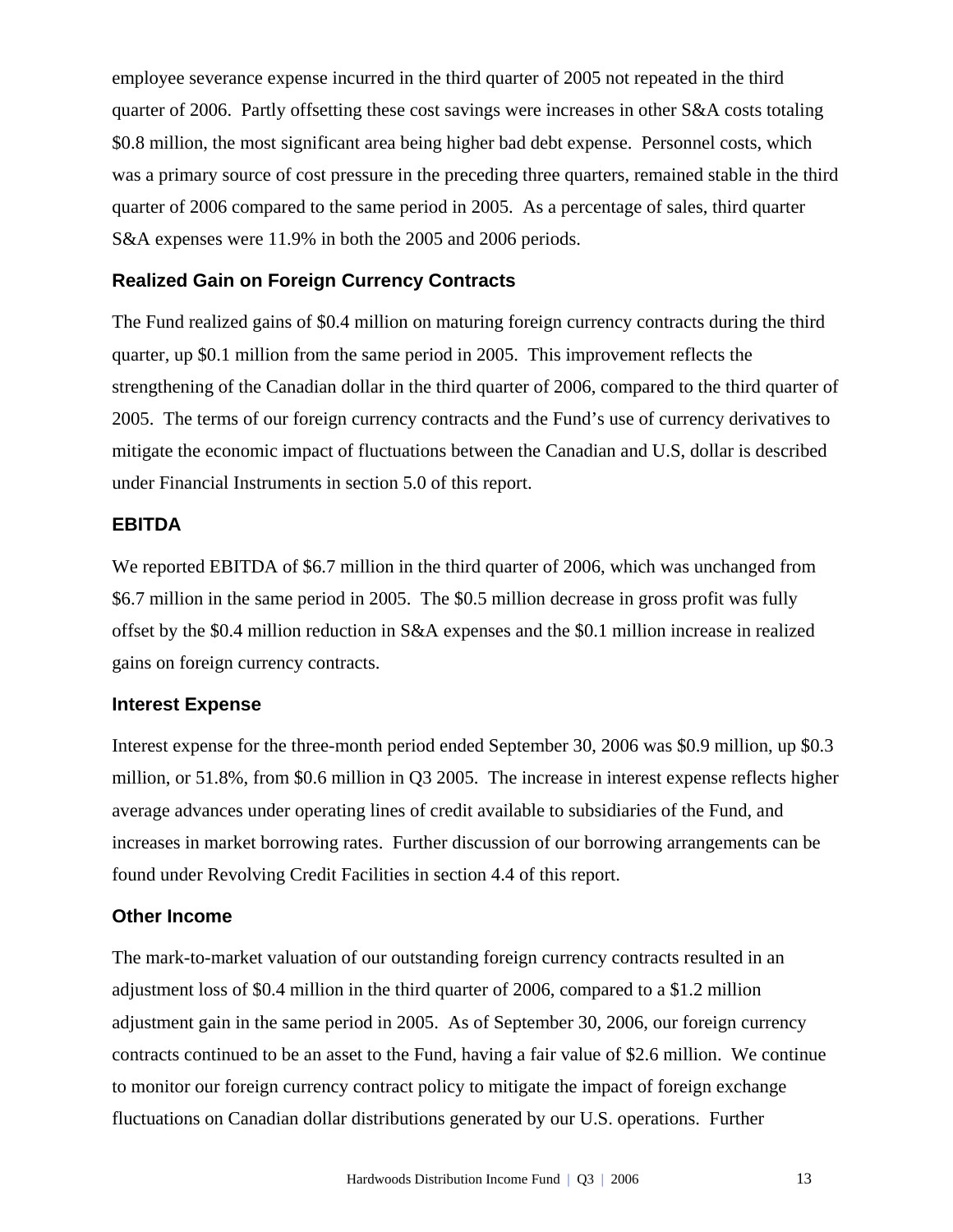discussion of our foreign currency contracts can be found under Financial Instruments in section 5.0 of this report.

## **Income Taxes**

Income taxes for the third quarter of 2006 were \$1.3 million, compared to \$0.8 million in the same period in 2005, an increase of \$0.5 million. The increase in income taxes relates to an increase in estimated taxable income to be allocated to the Fund for 2006 by the Fund's U.S. operating subsidiary. Although the Fund has an 80% indirect interest in its U.S. operating subsidiary, in 2006 it will be allocated 100% of the U.S. operating subsidiaries' taxable income, reflecting the fact that no distributions are expected to be paid on the Class B Units. Subordination of the Class B Units is described in section 4.1 of this report.

## **Net Earnings**

Net earnings for the three months ended September 30, 2006 were \$2.7 million, compared to \$4.6 million in the comparative period in 2005. The \$1.9 million decrease in net earnings primarily reflects a \$1.6 million decrease in mark-to-market adjustment gains on foreign currency contracts, a \$0.3 million increase in interest expense, a \$0.5 million increase in income taxes, partially offset by a \$0.4 million reduction in non-controlling interest as a result of lower profits during the third quarter.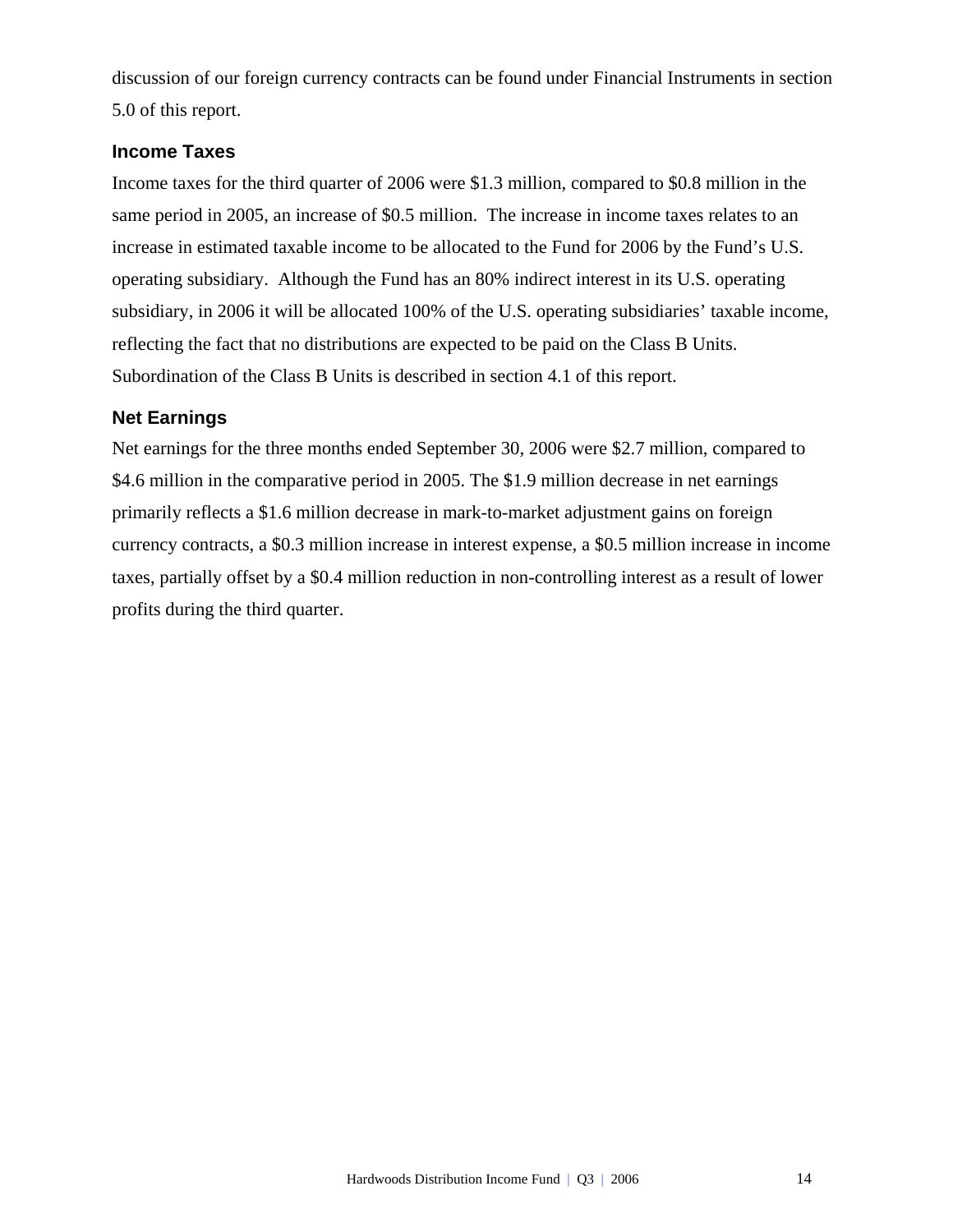## 3.2 Nine Months ended September 30, 2006 and September 30, 2005

**Selected Unaudited Consolidated Financial Information (in thousands of Canadian dollars)**

|                                                         | For the nine months        | For the nine months        |
|---------------------------------------------------------|----------------------------|----------------------------|
|                                                         | <b>Ended September 30,</b> | <b>Ended September 30,</b> |
|                                                         | 2006                       | 2005                       |
| Total sales                                             | \$<br>279,408              | \$<br>271,645              |
| Sales in the US (US\$)                                  | 172,007                    | 150,929                    |
| Sales in Canada                                         | 84,558                     | 86,939                     |
| Gross profit                                            | 50,926                     | 50,931                     |
| Gross margin %                                          | 18.2%                      | 18.7%                      |
| Selling and administrative expenses                     | 34,205                     | 32,557                     |
| Realized gain on foreign currency contracts             | (1,012)                    | (504)                      |
| Earnings before interest, taxes, depreciation and       | \$<br>17,733               | \$<br>18,878               |
| amortization and non-controlling interest ("EBITDA")    |                            |                            |
| Add (deduct):                                           |                            |                            |
| Amortization                                            | (1,573)                    | (1,657)                    |
| Interest                                                | (2,463)                    | (1,519)                    |
| Mark-to-market adjustment on foreign currency contracts | (68)                       | 541                        |
| Non-controlling interest                                | (2,726)                    | (3,249)                    |
| Income taxes                                            | (2,440)                    | (2,013)                    |
| Net earnings for the period                             | \$<br>8,463                | \$<br>10,981               |
| Basic and fully diluted earnings per Class A Unit       | \$<br>0.587                | \$<br>0.762                |
| Average Canadian dollar/US dollar exchange rate         | 1.1328                     | 1.2238                     |

#### **Sales**

Sales for the nine-month period ended September 30, 2006 were \$279.4 million, up 2.9% from \$271.6 million in the same period in 2005. The improvement in total sales reflects an 8.6% increase in underlying sales activity, partially offset by a 5.7% reduction to sales due to a negative foreign exchange impact.

The negative foreign exchange impact reflects a strengthening Canadian dollar, which had an average exchange value of \$1.1328 relative to the U.S. dollar during the nine months ended September 30, 2006, compared to \$1.2238 in the first nine months of 2005. Had exchange rates remained consistent with 2005 levels, total sales in the nine months ended September 30, 2006 would have been \$15.7 million higher at \$295.1 million.

The 8.6% increase in underlying sales activity reflects strong year-to-date sales growth in our U.S. business and a slight decline in our Canadian business. Sales in the United States, as measured in U.S. dollars, increased 14.0% to \$172.0 million in the first nine months of 2006, compared to \$150.9 million during the same period in 2005. Sales growth in our U.S. business has been aided by two new branches which opened late in 2005 in Minneapolis and Illinois, as well as growth in sales of import products in a number of our regions and the benefit of management continuity in certain operations following changes in 2005.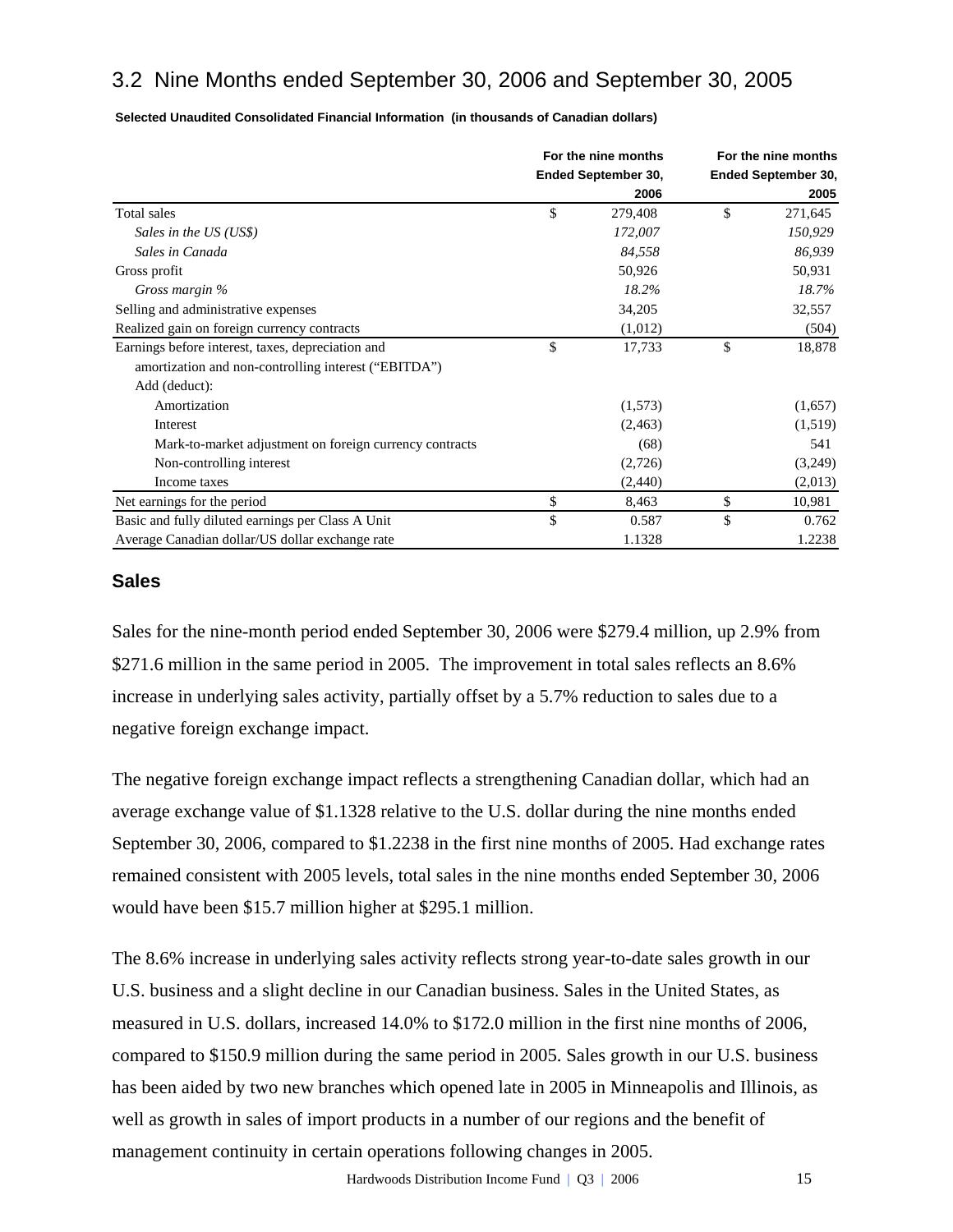In Canada, year-to-date sales, as measured in Canadian dollars, were \$84.6 million, down 2.7% from \$86.9 million in the comparative period in 2005. Sales growth in Canada did not match that achieved in the United States, in part due to the strengthening Canadian dollar, and more recently due to weaker product demand at our Windsor branch due to a softening regional economy in southern Ontario. A stronger Canadian dollar affects our Canadian business on two fronts. First, for those hardwood products which are sourced from the United States in US dollars, a stronger Canadian dollar reduces the Canadian dollar purchase price that we pay to buy hardwood lumber from mills in the United States. When this product is resold to our Canadian customers, it is also at a lower Canadian dollar equivalent selling price, which effectively reduces our revenues in Canada. Second, the competitiveness of some of our customers comes under pressure with the continued strengthening of the Canadian dollar. To the extent our Canadian customers rely on selling their products into the US market, these customers see their revenues effectively reduced as the Canadian dollar gains strength.

### **Gross Profit**

Gross profit for the nine-month period ending September 30, 2006 was \$50.9 million, unchanged from \$50.9 million in the first nine months of 2005. Gross profit reflects the benefit of a 2.9% increase in sales fully offset by a lower gross profit margin. Gross profit margin was 18.2% in the nine months ended September 30, 2006, compared to 18.7% in the same period in 2005. Efforts in the first quarter of 2006 to reduce inventory through lower selling prices at some locations contributed to the reduction in gross profit margin. Gross profit margin has steadily improved since that time, and in the third quarter of 2006 exceeded normal historic operating levels.

## **Selling and Administrative Expenses**

For the nine months ended September 30, 2006, selling and administrative expenses were \$34.2 million, up \$1.6 million, or 5.1%, from \$32.6 million in the same period in 2005. The benefit of the stronger Canadian dollar on the conversion of S&A expenses at our U.S. operations reduced expenses by \$2.0 million. The three most significant areas of higher expenses in 2006 were personnel costs, bad debts, and premises expense. The increase in personnel costs has been driven by competitive wage pressures, as well as higher costs associated with delivery of our U.S. medical plan to employees. Increased bad debt expense reflects additional sales activity in 2006, as well as estimates regarding current and expected collection trends. Following a favourable bad debt experience in 2005, our year-to-date bad debt expense in 2006 is back within the normal historical operating range for the business of approximately 0.6% of sales. The third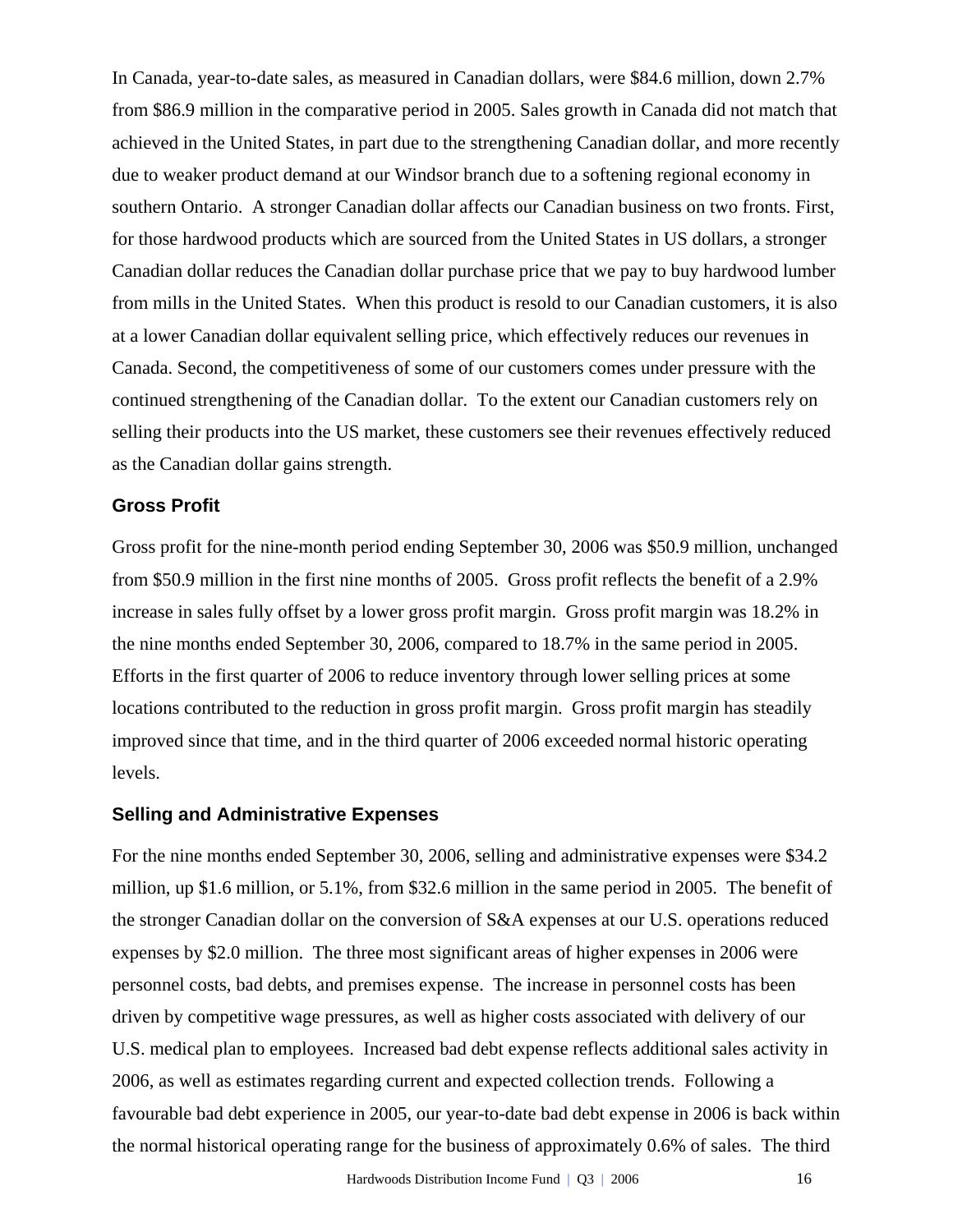area of notable cost increase, premises expense, primarily reflects rent increases in the ordinary course of business at our leased facility locations. As a percentage of sales, S&Aexpenses in the first nine months of 2006 were 12.2% of sales, compared to 12.0% in the comparative period in 2005.

## **Realized Gain on Foreign Currency Contracts**

The Fund realized gains of \$1.0 million on foreign currency contracts which matured during the nine months ended September 30, 2006, compared to \$0.5 million in the comparative period in 2005. The higher gains on realized foreign currency contracts reflect the continued strengthening of the Canadian dollar in the first nine months of 2006 compared to the first nine months of 2005. The terms of our foreign currency contracts and the Fund's use of currency contracts to mitigate the economic impact of fluctuations between the Canadian and U.S. dollar is described under Financial Instruments in section 5.0 of this report.

#### **EBITDA**

We reported EBITDA of \$17.7 million for the nine-month period ended September 30, 2006, down \$1.1 million from \$18.9 million in the same period in 2005. The decrease in EBITDA reflects the \$1.6 million increase in S&A expenses, partially offset by the \$0.5 million increase in realized gains on foreign currency contracts.

#### **Interest Expense**

For the nine-months ended September 30, 2006, interest expense was \$2.5 million, up \$1.0 million from \$1.5 million in the comparative period in 2005. Higher average advances on operating lines of credit were the primary driver of increased interest expense, along with higher borrowing rates in the market. The increased draw on our operating lines of credit was used to finance higher sales activity and associated working capital growth. Further discussion of our borrowing arrangements can be found under Revolving Credit Facilities in section 4.4 of this report.

#### **Other Income**

The mark-to-market valuation of our outstanding foreign currency contracts resulted in an adjustment loss of \$0.1 million in the nine-months ended September 30, 2006, compared to a \$0.5 million adjustment gain in the same period in 2005. As of September 30, 2006, our foreign currency contracts continued to be an asset to the Fund, having a fair value of \$2.6 million. We continue to monitor our foreign currency contract policy to mitigate the impact of foreign exchange fluctuations on Canadian dollar distributions generated by our U.S. operations. Further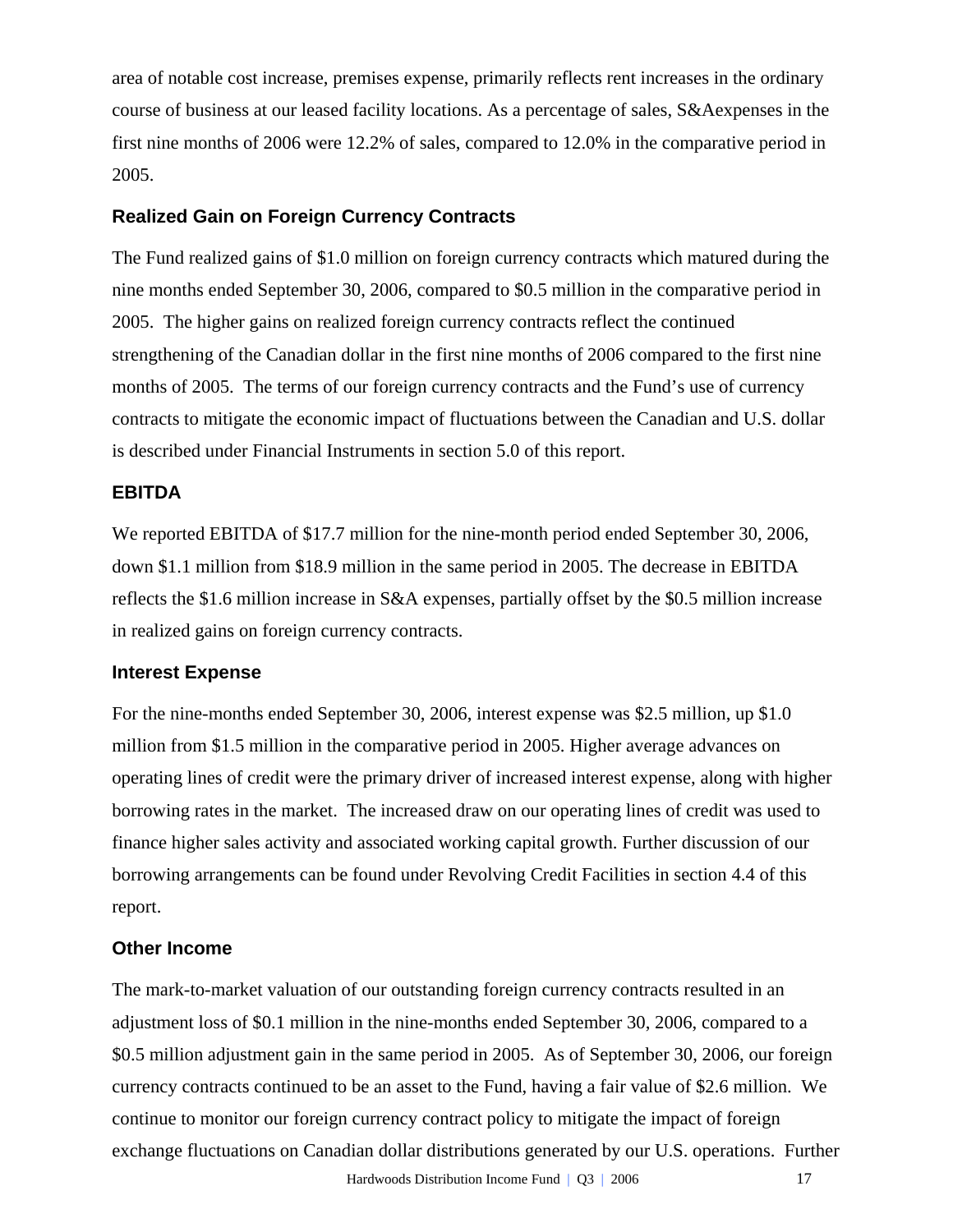discussion of our foreign currency contracts can be found under Financial Instruments in section 5.0 of this report.

## **Net Earnings**

Net earnings for the nine-months ended September 30, 2006 were \$8.5 million, compared to \$11.0 million in the comparative period in 2005. The \$2.5 million decrease in net earnings primarily reflects the \$1.1 million decrease in EBITDA, a \$1.0 million increase in interest expense, a \$0.5 million reduction in mark-to-market adjustment gains on foreign currency contracts, and a \$0.4 million increase in income taxes. This was partially offset by a \$0.5 million reduction in non-controlling interest as a result of lower profits during the first nine months of the year.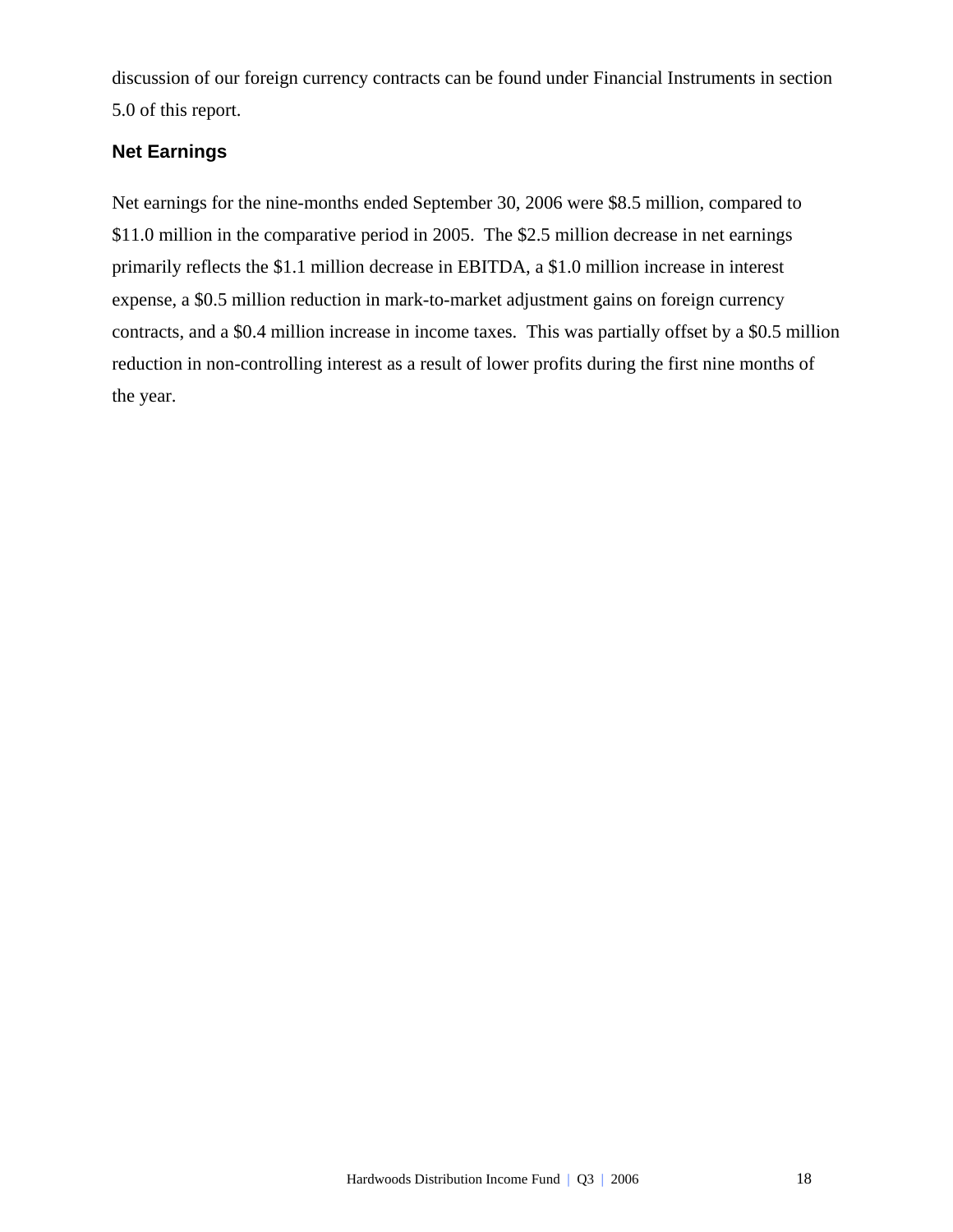## **4.0 Liquidity and Capital Resources**

## 4.1 Distributable Cash and Cash Distributions

|                                                           |    | For the three<br>months ended<br>September 30,<br>2006 | For the three<br>months ended<br>September 30,<br>2005 |               | For the nine<br>months ended<br>September 30,<br>2006 | For the nine<br>months ended<br>September 30,<br>2005 |
|-----------------------------------------------------------|----|--------------------------------------------------------|--------------------------------------------------------|---------------|-------------------------------------------------------|-------------------------------------------------------|
| Net cash provided by operating activities                 | \$ | 7,625                                                  | \$<br>(3,576)                                          | \$            | 9,679                                                 | \$<br>5,958                                           |
| Increase (decrease) in non-cash operating working capital |    | (2,658)                                                | 9,137                                                  |               | 4,160                                                 | 10,254                                                |
| Cash flow from operations before changes in non-cash      |    |                                                        |                                                        |               |                                                       |                                                       |
| operating working capital                                 |    | 4,967                                                  | 5,561                                                  |               | 13,839                                                | 16,212                                                |
| Capital expenditures                                      |    | (46)                                                   | (368)                                                  |               | (805)                                                 | (823)                                                 |
| Distributable cash                                        |    | 4,921                                                  | \$<br>5,193                                            | <sup>\$</sup> | 13,034                                                | \$<br>15,389                                          |
| Distributions relating to the period:                     |    |                                                        |                                                        |               |                                                       |                                                       |
| <b>Class A Units</b>                                      |    | (1)<br>2,940                                           | 3,891                                                  |               | (2)<br>10,325                                         | 11,672                                                |
| <b>Class B Units</b>                                      |    | (3)                                                    | 1,080                                                  |               | (3)                                                   | 3,085                                                 |
|                                                           | -S | 2,940                                                  | \$<br>4,971                                            | S             | 10,325                                                | 14,757                                                |
| Outstanding units and per unit amounts:                   |    |                                                        |                                                        |               |                                                       |                                                       |
| Class A Units outstanding                                 |    | 14,410,000                                             | 14,410,000                                             |               | 14,410,000                                            | 14,410,000                                            |
| Class B Units outstanding                                 |    | 3,602,500                                              | 3,602,500                                              |               | 3,602,500                                             | 3,602,500                                             |
| <b>Total Units outstanding</b>                            |    | 18,012,500                                             | 18,012,500                                             |               | 18,012,500                                            | 18,012,500                                            |
| Distributable Cash per Unit                               | \$ | 0.273                                                  | \$<br>0.288                                            | \$            | 0.724                                                 | \$<br>0.854                                           |
| Distributions relating to the period:                     |    |                                                        |                                                        |               |                                                       |                                                       |
| <b>Class A Units</b>                                      | \$ | (1)<br>0.204                                           | \$<br>0.270                                            | \$            | (2)<br>0.717                                          | \$<br>0.810                                           |
| <b>Class B Units</b>                                      | \$ | (3)                                                    | \$<br>0.300                                            | \$            | (3)                                                   | \$<br>0.856                                           |
| <b>Total Units</b>                                        | \$ | 0.163                                                  | \$<br>0.276                                            | \$            | 0.573                                                 | \$<br>0.819                                           |
| (4)<br>Payout ratio                                       |    | 59.7%                                                  | 95.7%                                                  |               | 79.2%                                                 | 95.9%                                                 |

**1** Includes the cash distributions of \$0.068 per Class A Unit per month which relate to the operations of the Fund for July, August, and September 2006.

<sup>2</sup> Includes the cash distributions of \$0.08542 per Class A Unit per month which relate to the operations of the Fund for the months January through June 2006, and distributions of \$0.068 per Class A Unit per month which relate to the operations of the Fund for July, August, and September 2006.

<sup>3</sup> On January 10, 2006, Hardwoods Specialty Products LP and Hardwoods Specialty Products US LP, partnerships in which the Fund owns an 80% interest, announced that quarterly distributions were suspended on the subordinated units, represented by the Class B LP and Class B US LP units. The Class B LP units and Class B US LP units represent a 20% interest in the combined business of Hardwoods, which is subordinated to the Fund's ownership interest in the business. Accordingly, no distributions were declared payable relating to the fourth quarter of 2005, and the first, second, and third quarters of 2006 to the non-controlling interests and no current liability for distributions payable to the non-controlling interests is reflected in the September 30, 2006 balance sheet.

<sup>4</sup> Payout ratio measures the ratio of distributions relating to the period to distributable cash in the period. Comparative distributable cash and payout ratio figures have been restated to conform with presentation adopted in the nine-month period ended September 30, 2006 as a result of the suspension of quarterly distributions on the Class B Units.

We pay distributions on Class A Units at the end of the month following the month in which the cash is earned. Distributions may also be made quarterly on Class B Units in an amount equivalent on an after-tax per-unit basis to distributions made on Class A Units, pursuant to the terms of a subordination agreement as outlined in the Fund's Annual Information Form dated March 20, 2006.

The Fund's subordination feature is designed to stay in place until the EBITDA and distributable cash tests established at the time of the IPO are met. The terms of these EBITDA and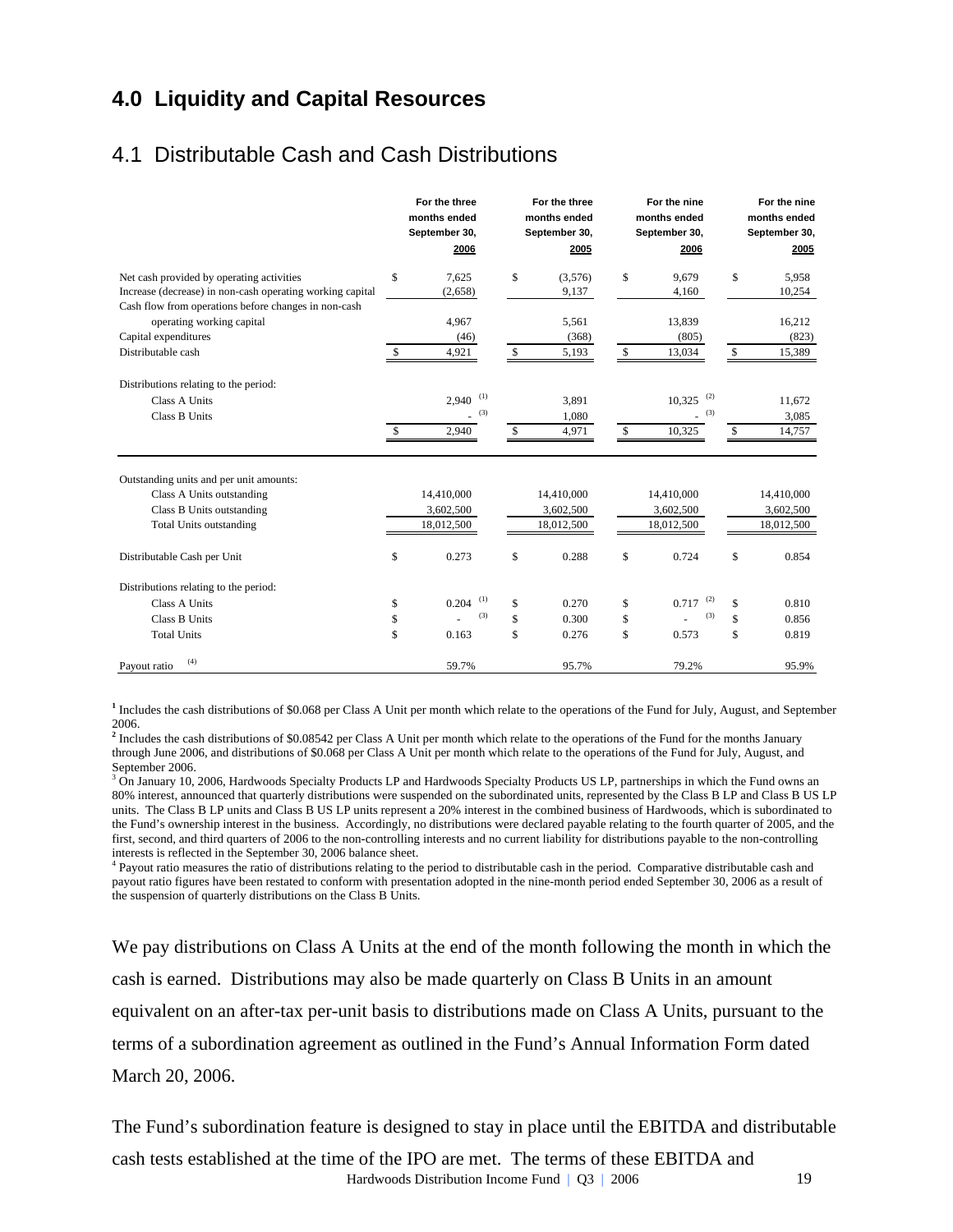distributable cash tests are described in note 5 to the accompanying financial statements of the Fund.

For the three months ended September 30, 2006, the Fund and its subsidiaries generated total distributable cash available to Class A and Class B Unitholders of \$4.9 million, or \$0.273 per unit. At the start of the third quarter of 2006, the Fund reduced its monthly distribution to \$0.068 per Class A Unit. Distributions relating to the period were \$2.9 million, or \$0.204 per unit to our public unitholders (Class A Units). For the nine months ended September 30, 2006, the Fund and its subsidiaries generated total distributable cash available to Class A and Class B Unitholders of \$13.0 million, or \$0.724 per unit, and declared distributions relating to the period of \$10.3 million, or \$0.717 per unit, to our public unitholders (Class A Units). In accordance with the terms of a subordination feature in place with the previous owners (Class B Units), no distributions were made to the previous owners in the nine months ended September 30, 2006. The Fund's subordination feature stays in place until EBITDA and distributable cash tests established at the time of the IPO have been met. These distributions represent an overall payout ratio of 60% for the third quarter, 79% for the first nine months of 2006, and 87% in the previous twelve months of the Fund's operation.

Cash distributions are dependent upon the financial performance achieved by the Fund, and are made monthly at the discretion of the Fund's independently elected Trustees based on current and future expected performance of the Business. Trustees have declared a distribution for October 2006 of \$0.068 per unit, to be paid on November 30, 2006 to unitholders of record as at November 20, 2006.

## 4.2 Capital Expenditures

Capital expenditures were \$0.1 million in the third quarter and \$0.8 million during the nine months ended September 30, 2006. As Hardwoods now leases all of its buildings and contracts out all freight delivery services, we have minimal capital requirements. We estimate that our full-year maintenance capital expenditures will not exceed \$1.0 million in 2006.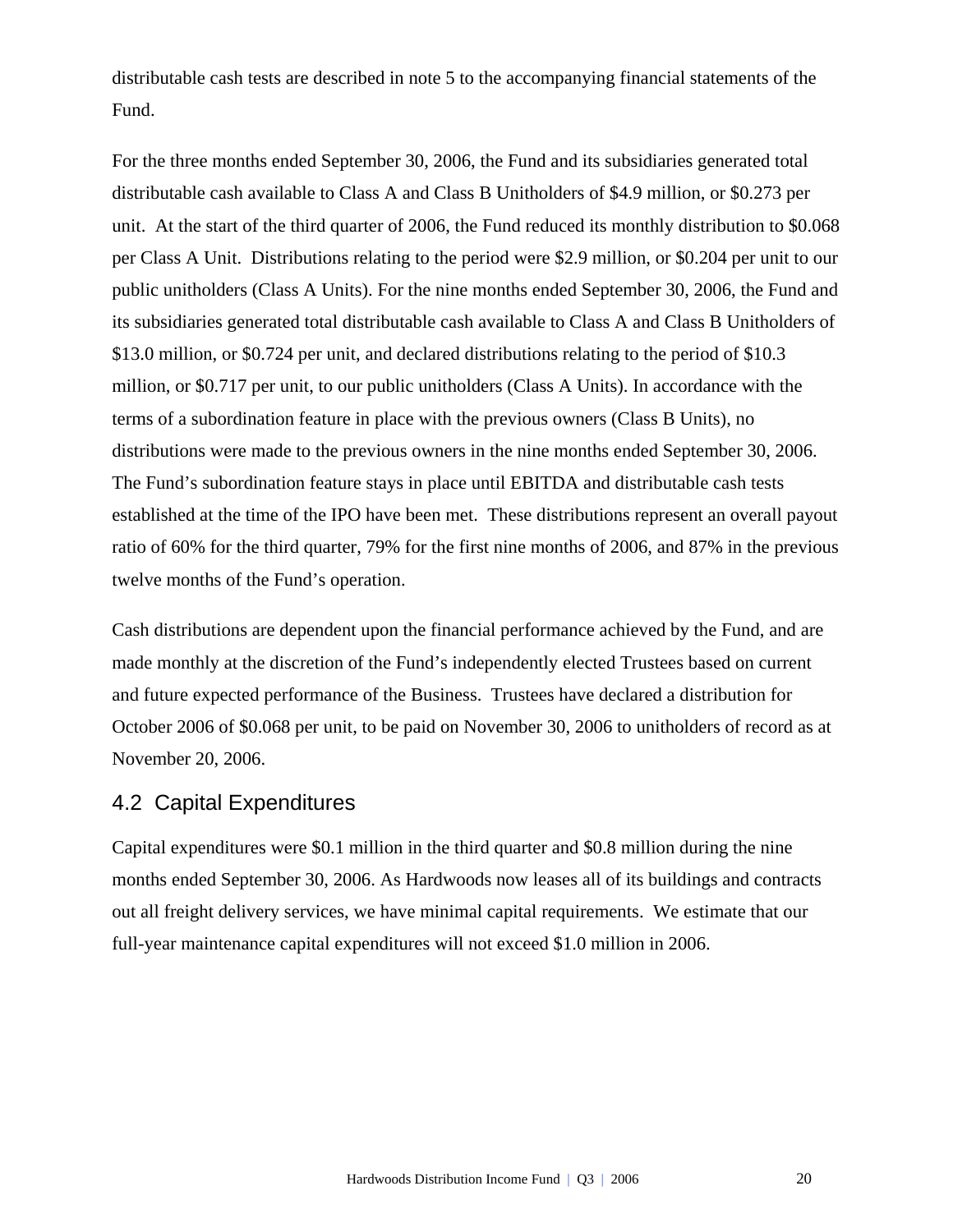## 4.3 Utilization of Distributable Cash

Our utilization of distributable cash, and its relation to working capital use and bank line financing in the Business, is summarized below.

**Selected Unaudited Consolidated Financial Information (in thousands of dollars except per unit amounts)**

|                                                                                                                                                                                                                               | For the three<br>months ended<br>September 30,<br>2006 |          | For the three<br>months ended<br>September 30,<br>2005 |         | For the nine<br>months ended<br>September 30,<br>2006 |         | For the nine<br>months ended<br>September 30,<br>2005 |
|-------------------------------------------------------------------------------------------------------------------------------------------------------------------------------------------------------------------------------|--------------------------------------------------------|----------|--------------------------------------------------------|---------|-------------------------------------------------------|---------|-------------------------------------------------------|
| Distributable Cash<br>Cash Distributions paid in the period<br>Distributable Cash Retained                                                                                                                                    | \$<br>4.921<br>(3,190)<br>1.731                        | \$<br>\$ | 5.193<br>(4,971)<br>222                                | \$<br>Ф | 13.034<br>(10, 576)<br>2.458                          | \$<br>ъ | 15,389<br>(14, 757)<br>632                            |
| Decrease (increase) in non-cash operating working capital<br>Decrease (increase) in long-term receivables<br>Proceeds from disposal of property, plant and equipment<br>Decrease (Increase) in bank indebtedness, net of cash | 2.658<br>(73)<br>4,320                                 |          | (9.137)<br>(540)<br>(25)<br>(9,480)                    |         | (4.160)<br>(84)<br>17<br>(1,769)                      |         | (10, 254)<br>(749)<br>2,165<br>(8,206)                |

For the three months ended September 30, 2006 the Fund generated distributable cash of \$4.9 million, paid cash distributions of \$3.2 million, and retained \$1.7 million of distributable cash. In the same period the Fund reduced its investment in non-cash working capital by \$2.7 million. The retained distributable cash, combined with the reduction in non-cash working capital, enabled the Fund to pay down its bank indebtedness (net of cash) by \$4.3 million in the third quarter of 2006.

For the nine-months ended September 30, 2006 the Fund generated distributable cash of \$13.0 million, paid cash distributions of \$10.6 million and retained \$2.5 million of distributable cash. In the same period the Fund increased its investment in non-cash working capital by \$4.2, which was financed by the \$2.5 million in retained distributable cash, and by an increase in bank indebtedness (net of cash) of \$1.8 million.

We believe that our credit facilities, combined with the retained portion of our distributable cash, are sufficient to meet our current working capital requirements. The terms of our revolving credit facilities are addressed below.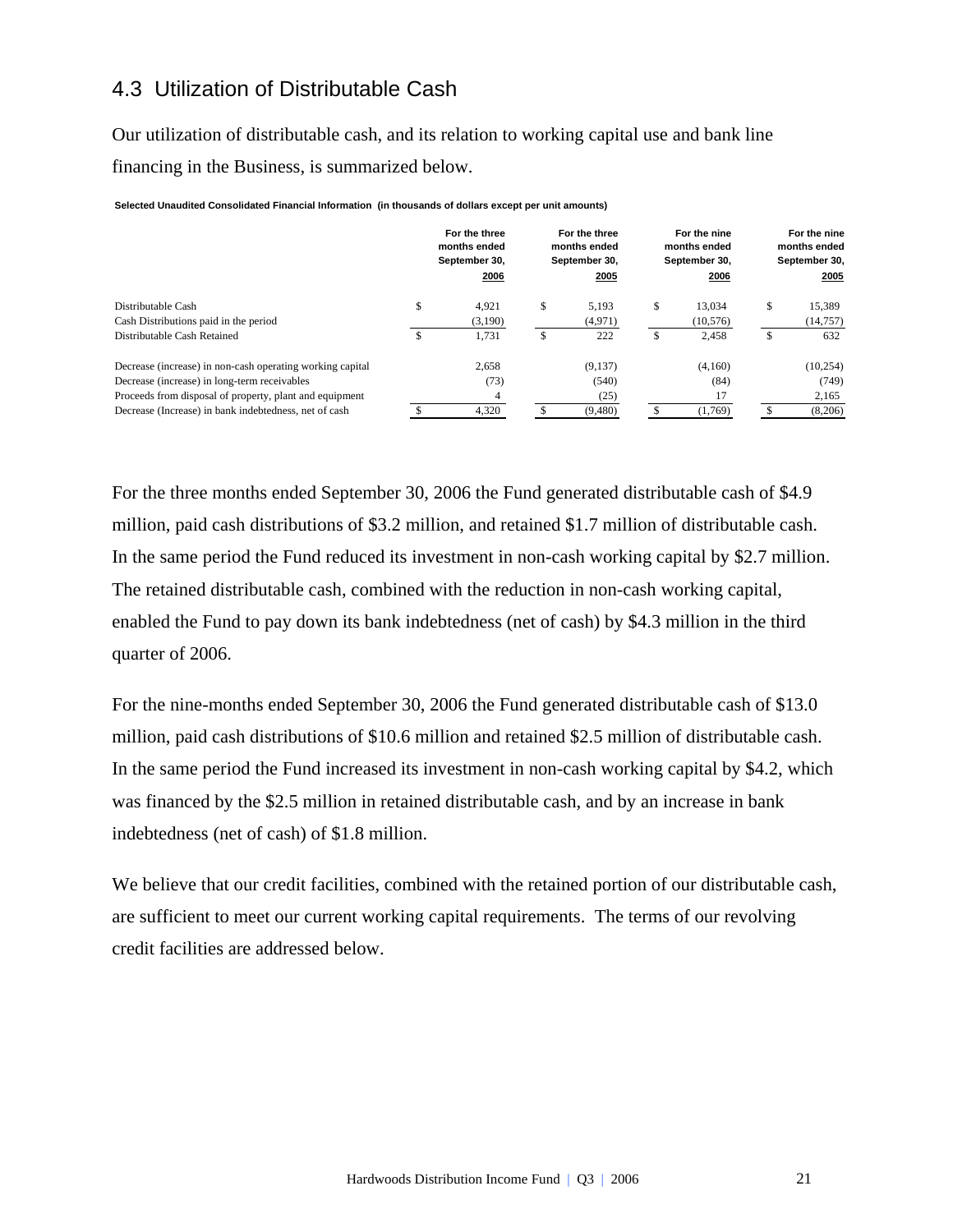## 4.4 Revolving Credit Facilities

|                                       |                    | As at                     |               | As at             |
|---------------------------------------|--------------------|---------------------------|---------------|-------------------|
|                                       |                    | <b>September 30, 2006</b> |               | December 31, 2005 |
| Cash and cash equivalents             | \$                 | (1,215)                   | \$            | (2,203)           |
| <b>Bank Indebtedness</b>              |                    | 46,449                    |               | 46,925            |
| Net Debt                              | <sup>\$</sup>      | 45,234                    | $\mathcal{S}$ | 44,722            |
| Unitholders' Equity                   | S                  | 118,042                   | \$            | 124,298           |
| <b>Total Capitalization</b>           | $\mathbf{\hat{s}}$ | 163,276                   | \$            | 169,020           |
| Net debt to total capitalization      |                    | 27.7%                     |               | 26.5%             |
| Previous 12 months EBITDA             | \$                 | 22.439                    | \$            | 23,584            |
| Net debt to previous 12 months EBITDA |                    | 2.02                      |               | 1.90              |

We have independent credit facilities in each of Canada and the U.S. In Canada, the term of our three-year operating line extends to March 23, 2007 and comprises a maximum facility of \$22.0 million. The balance outstanding on the Canadian operating line as at September 30, 2006 was \$13.8 million. In the U.S., the term of our three-year operating line extends to March 31, 2007, comprises a maximum facility of U.S.\$35 million, and as at September 30, 2006 had a balance outstanding of \$32.5 million (U.S. \$29.0 million). The principal terms of the credit facilities available to Hardwoods LP and Hardwoods US LP are described in more detail in the Fund's Annual Information Form dated March 20, 2006.

For the nine months ended September 30, 2006, the Fund's net debt increased \$1.7 million, but was partly offset by a \$1.2 million benefit from a strengthening Canadian dollar on the conversion of U.S. dollar denominated net debt from our U.S. operations. This nets to a \$0.5 million increase in the Fund's net debt balance, from \$44.8 million at December 31, 2005 to \$45.2 million at September 30, 2006. Overall net debt compared to total capitalization stands at 27.7% as of September 30, 2006, up slightly from 26.5% as of December 31, 2005. The slight increase in net debt to total capitalization is considered normal given that September  $30<sup>th</sup>$ completes the seasonally stronger third quarter sales period. This period has higher working capital requirements, and therefore involves increased bank financing needs compared to the December 31<sup>st</sup> year end measurement date when debt financing needs are diminished.

The ratio of net debt to EBITDA in the previous 12 months, an indicator of the Fund's financial leverage, increased to 2.02 times as of September 30, 2006 from 1.90 times as of December 31, 2005. The maximum ratio of net debt to EBITDA allowed under the Fund's Canadian and U.S.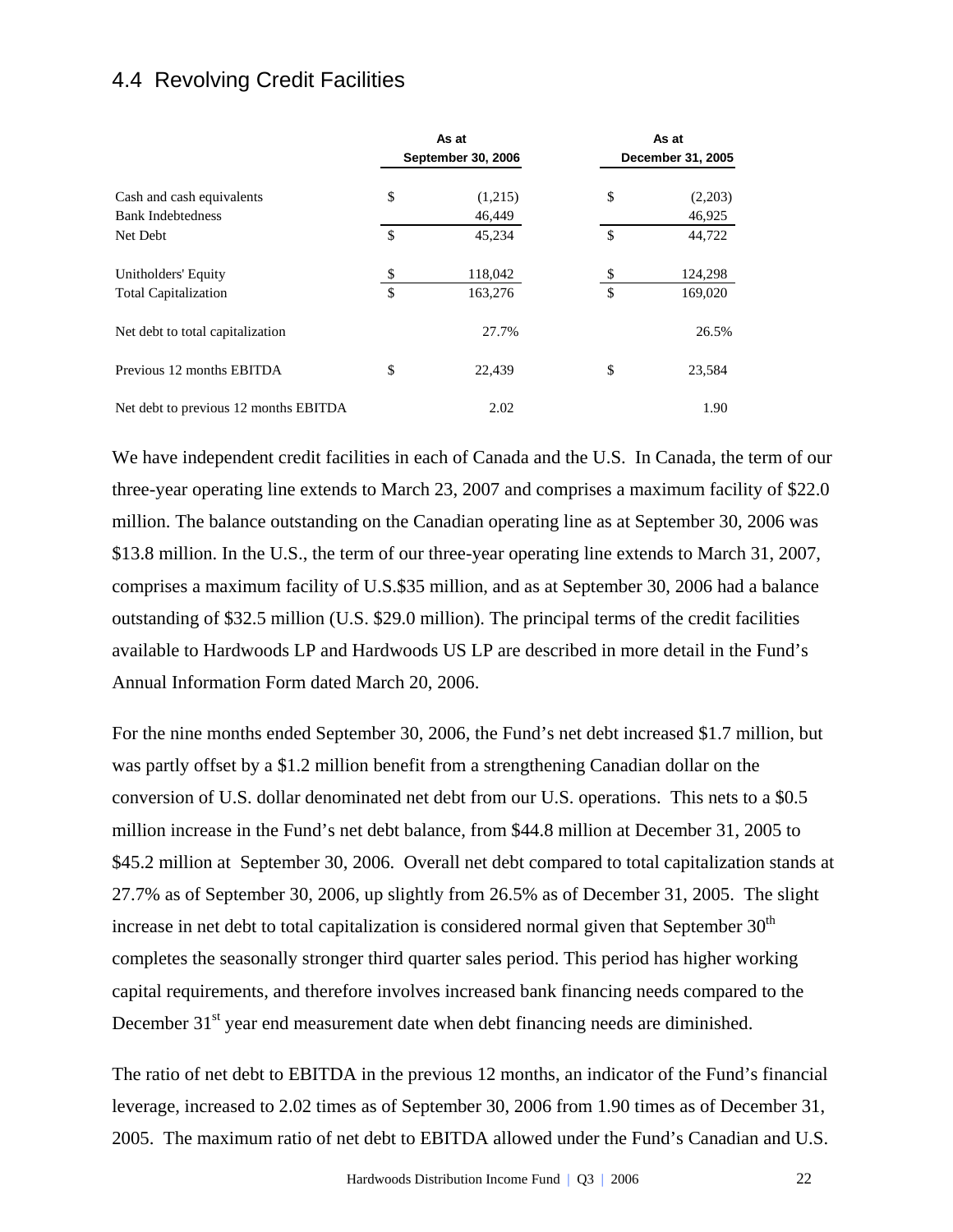credit facilities is 2.85 times. The Fund's operating subsidiaries were fully compliant with this ratio as at September 30, 2006.

## 4.5 Contractual Obligations

The table below sets forth contractual obligations of the Fund as at September 30, 2006. These obligations relate to operating leases on various premises and become due in the fiscal years indicated:

**(in thousands of Canadian dollars)**

| <b>Total</b>                                                    | 2006 | 2007 | 2008 | 2009 | <b>2010</b> | 2011 &<br>thereafter |
|-----------------------------------------------------------------|------|------|------|------|-------------|----------------------|
| \$ 25,612 \$ 1,614 \$ 6,465 \$ 6,048 \$ 5,211 \$ 3,411 \$ 2,863 |      |      |      |      |             |                      |

## 4.6 Off-Balance Sheet Arrangements

The Fund has no off balance sheet arrangements. The foreign currency contracts discussed under Financial Instruments in section 5.0 of this report are marked-to-market at the end of each quarter, with the fair value recorded on the balance sheet.

## **5.0 Financial Instruments**

The Fund uses currency contracts to assist in managing its exposure to fluctuations in exchange rates between the Canadian dollar and the United States dollar. The foreign currency contracts are recognized in the balance sheet and measured at their fair value, with changes in fair value recognized currently in the statement of operations. At September 30, 2006, a subsidiary of the Fund had 19 monthly foreign currency contracts to exchange U.S.\$675,000 into approximately Canadian \$878,000, reflecting an exchange rate of Cdn\$1.3001 to U.S.\$1.00, each month until April 2008. The subsidiary of the Fund also had an additional 12 monthly foreign currency contracts to exchange U.S.\$675,000 into approximately Canadian \$760,000 each month from May 2008 until April 2009, reflecting an exchange rate of \$1.1255. This means that the amount realized on settlement of foreign currency contracts will be approximately \$118,000 less per month in the period May 2008 to April 2009 than would otherwise be realized on a monthly basis by the Fund's current monthly currency contracts. Taken together, the fair value of the Fund's 31 remaining monthly currency contracts covering the period until April 2009 have been reflected in the financial statements and represent a current asset of \$1.5 million and a long term asset of \$1.1 million at September 30, 2006.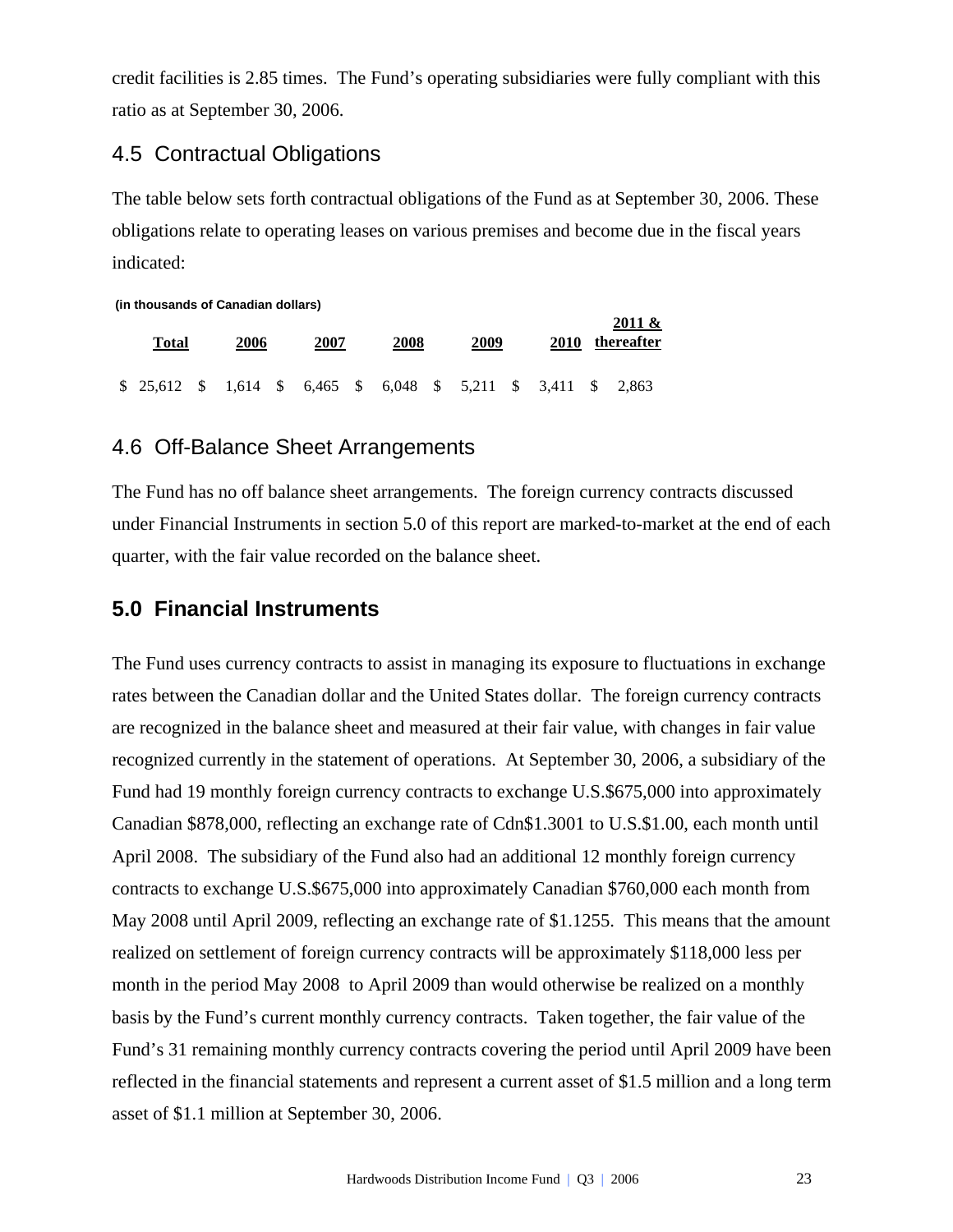Based on the Fund's current monthly distribution of \$0.068 per unit to public unitholders, during the term of the monthly foreign currency contracts the principal value of the monthly foreign currency contracts is sufficient to fully cover the amount of expected US dollar denominated distributable cash which is necessary to be converted to Canadian dollars to pay distributions to Class A Unitholders.

## **6.0 Related Party Transactions**

Related parties refers to affiliates of the previous owners of the Business who have retained a 20% interest in Hardwoods through ownership of Class B Hardwoods LP units and Class B Hardwoods USLP units, respectively. For the three months ended September 30, 2006, sales of \$0.3 million were made to related parties, and the subsidiaries of the Fund purchased \$11,000 from related parties. For the nine months ended September 30, 2006, sales of \$0.9 million were made to related parties, and the subsidiaries of the Fund purchased \$78,000 from related parties. These sales and purchases took place at prevailing market prices. Subsidiaries of the Fund also paid \$27,000 in the third quarter and \$81,000 in the nine months ended September 30, 2006 to related parties under the terms of an agreement to provide services for management information systems.

## **7.0 Critical Accounting Estimates**

The preparation of financial statements in accordance with Canadian generally accepted accounting principles requires that we make estimates and assumptions that can have a material impact on our results of operations as reported on a periodic basis. We base our estimates and assumptions on past experience and other factors that are deemed reasonable under the circumstances. Actual results could differ from these estimates. The critical estimates used in preparing our financial statements are:

*Accounts Receivable Provision*: Due to the nature of our business and the credit terms we provide to our customers, we anticipate that a certain portion of required customer payments will not be made, and we maintain an allowance for these doubtful accounts. The allowance is based on our estimate of the potential of recovering our accounts receivable, and incorporates current and expected collection trends.

*Valuation of Inventories:* We anticipate that the net realizable value of our inventory could be affected by market shifts or damage to our products. Our inventory is valued at the lower of cost and net realizable value.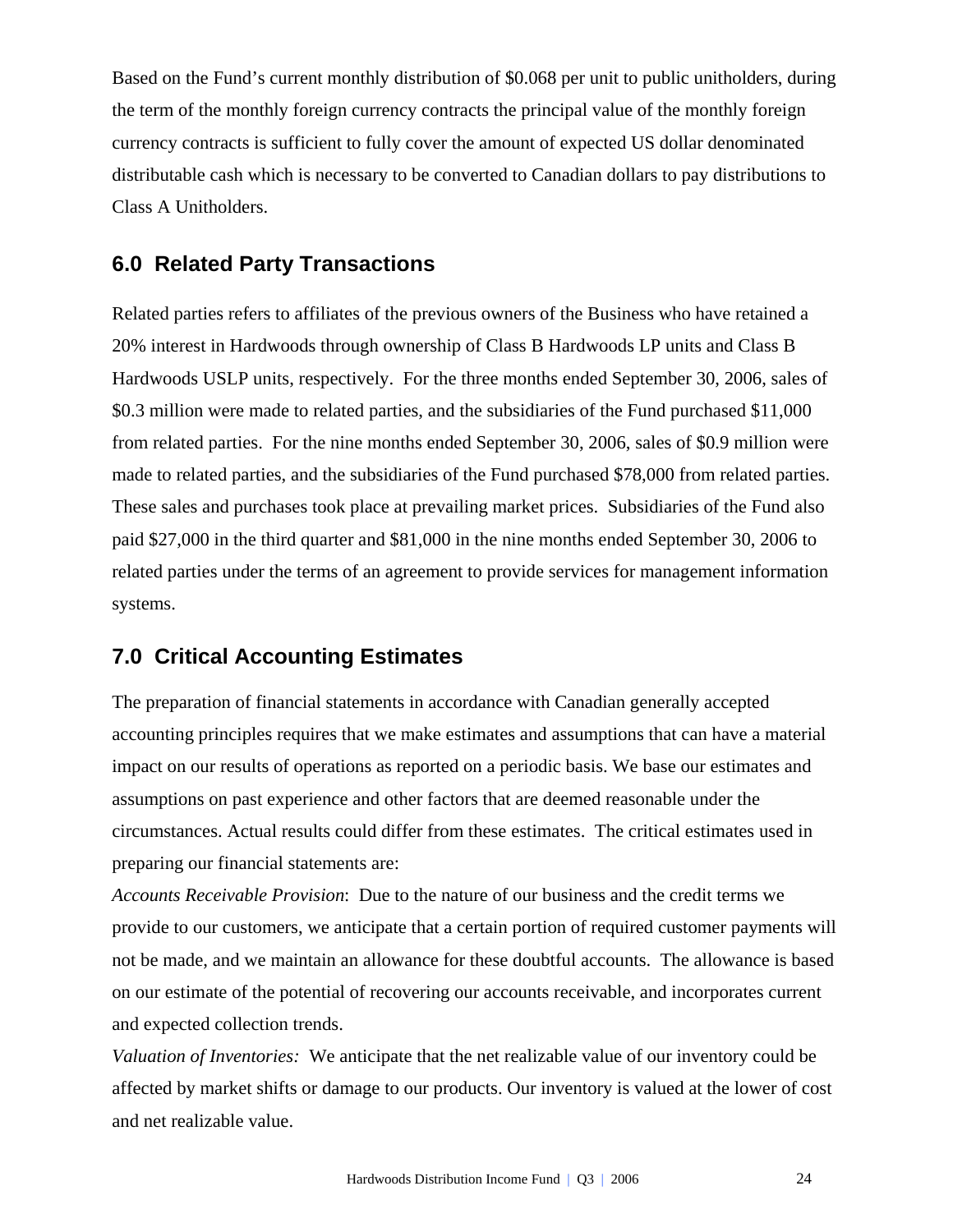*Valuation of Other Intangible Assets and Goodwill:* Other intangible assets represent customer relationships acquired at the time of our IPO, and are recorded at cost less accumulated amortization. Amortization is provided for on a straight line basis over 15 years. Goodwill is recorded at cost and is not amortized. Management reviews the carrying value of goodwill and of other intangible assets annually, or more frequently if events or changes in circumstances indicate that an asset may be impaired. An excess of carrying value over fair value will be charged to income in the period in which the impairment is determined.

## **8.0 Risks and Uncertainties**

The Fund is exposed to a number of risks and uncertainties in the normal course of business that could have a negative effect on the Fund's financial condition or results of operations. We identified significant risks that we were aware of in our Annual Information Report dated March 20, 2006, which is available to readers at www.sedar.com.

As discussed in section 2.0 of this report, in the third quarter a number of economic measures indicated that a slowdown is underway in the US and Canadian housing sectors. We are diversified geographically, by customer and by the wide range of commercial and residential applications for hardwoods. However, significant erosion in levels of activity in any of these areas, including levels of commercial and new home construction or renovation, could have a negative impact on demand for the hardwood products we sell. The risk of bad debts also increased if some of our customers prove unable to stay in business during a period of reduced hardwood demand. To address these heightened risks, management is preparing action plans by operating region to control costs in the event that we do experience a downturn in the economy that reduces demand for our hardwood products. We are also proactively negotiating repayment plans and enhanced security where possible from customer accounts deemed to be most at risk from a credit perspective.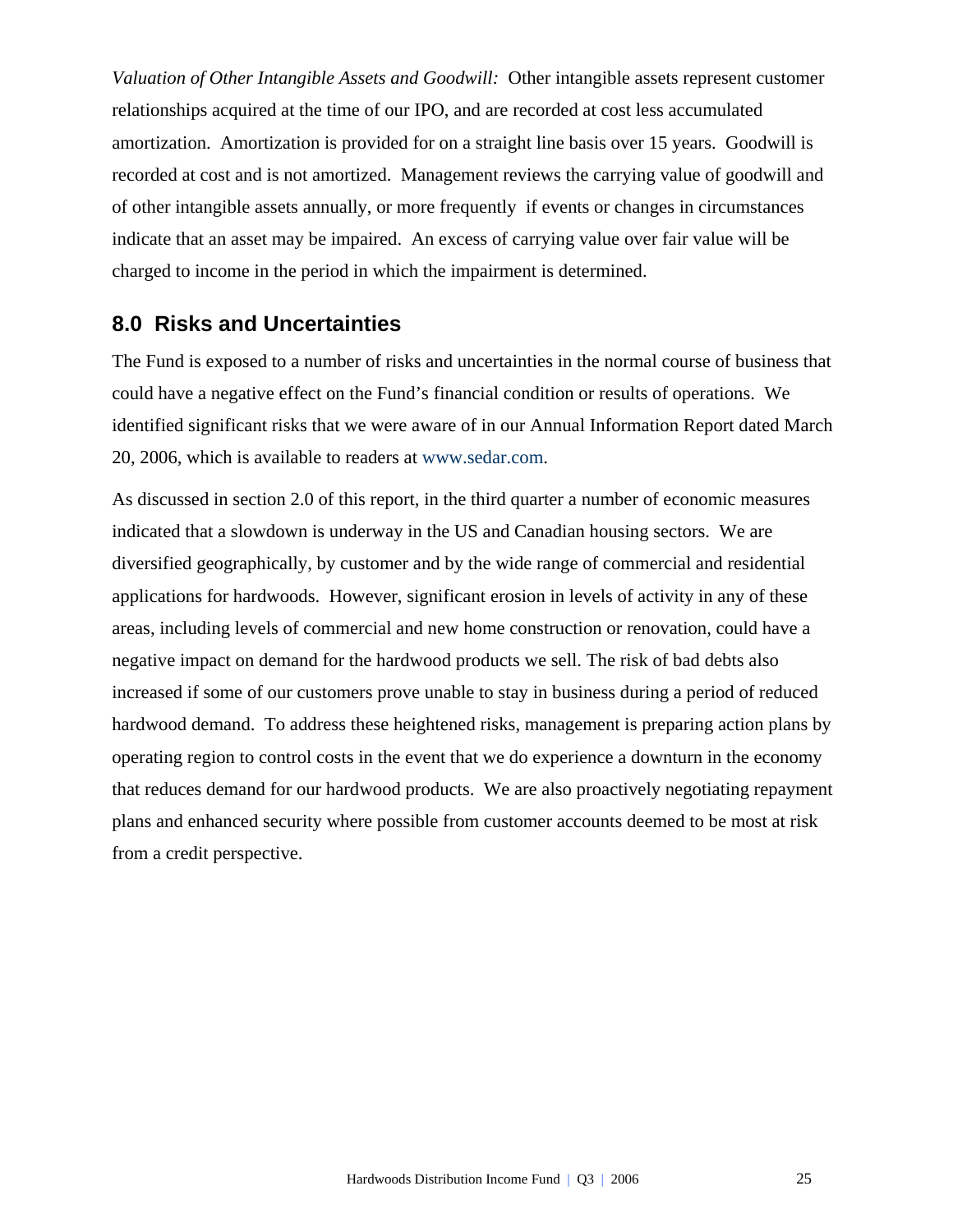## **9.0 Quarterly Financial Information**

| (in thousands of dollars)                            | For the three<br>months ended<br>September 30,<br>2006 |              | For the three<br>months ended<br><b>June 30,</b><br>2006 |      | For the three<br>months ended<br>March 31.<br>2006 |      | For the three<br>months ended<br>December 31.<br>2005 |               | For the three<br>months ended<br>September 30,<br>2005 |               | For the three<br>months ended<br><b>June 30.</b><br>2005 |      | For the three<br>months ended<br>March 31,<br>2005 |      | For the three<br>months ended<br>December 31,<br>2004 |
|------------------------------------------------------|--------------------------------------------------------|--------------|----------------------------------------------------------|------|----------------------------------------------------|------|-------------------------------------------------------|---------------|--------------------------------------------------------|---------------|----------------------------------------------------------|------|----------------------------------------------------|------|-------------------------------------------------------|
| Total sales                                          | \$<br>90.974 \$                                        |              | 95,054                                                   | \$   | 93,380 \$                                          |      | 84,130                                                | -S            | 94,766 \$                                              |               | 91,852                                                   | -S   | 85,027                                             | \$   | 93,730                                                |
| Net earnings                                         | \$<br>$2,656$ \$                                       |              | 3,939                                                    | \$   | 1,868                                              | - \$ | 2,370                                                 | <sup>\$</sup> | 4,597                                                  | \$.           | 3,442                                                    | - \$ | $2,942$ \$                                         |      | 5,568                                                 |
| Basic and fully diluted earnings<br>per Class A Unit | \$<br>$0.184$ \$                                       |              | 0.273                                                    | \$   | 0.130S                                             |      | 0.164                                                 | -S            | $0.319$ \$                                             |               | 0.239                                                    | -S   | 0.204                                              | -S   | 0.386                                                 |
| <b>EBITDA</b>                                        | \$<br>6,727                                            | - \$         | 6,427                                                    | - \$ | 4,579                                              | - \$ | 4,706                                                 | -S            | 6,679                                                  | £.            | 6,691                                                    | -S   | 5,508                                              | -S   | 6,422                                                 |
| Distributable cash                                   | \$<br>4,921                                            | $\mathbf{s}$ | $4,716$ \$                                               |      | 3,397 \$                                           |      | 3,324                                                 | <sup>\$</sup> | 5,193                                                  | <sup>\$</sup> | 5,473                                                    | -S   | 4,723                                              | - \$ | 5,645                                                 |
| Total distributions to Class A<br>and Class B Units  | \$<br>$2,940$ \$                                       |              | 3,693                                                    | -S   | 3,693 \$                                           |      | 3,825                                                 | <sup>\$</sup> | 4,971                                                  | -\$           | 4,910                                                    | - \$ | 4,877                                              | \$   | 5,105                                                 |
| Payout ratio                                         | 60%                                                    |              | 78%                                                      |      | 109%                                               |      | 115%                                                  |               | 96%                                                    |               | 90%                                                      |      | 103%                                               |      | 90%                                                   |

The table above provides selected quarterly financial information for the eight most recently completed fiscal quarters of the Fund. This information is unaudited, but reflects all adjustments of a normal, recurring nature which are, in our opinion, necessary to present a fair statement of the results of operations for the periods presented. Quarter-to-quarter comparisons of our financial results are not necessarily meaningful and should not be relied upon as indication of future performance. Historically, the first quarter and fourth quarter have been seasonally slower periods for our business. In addition, net earnings reported in each quarter will be impacted by changes to the foreign exchange rate of the Canadian and US dollar and gains or losses on foreign currency contracts, which are described under Financial Instruments in section 5.0 of this report.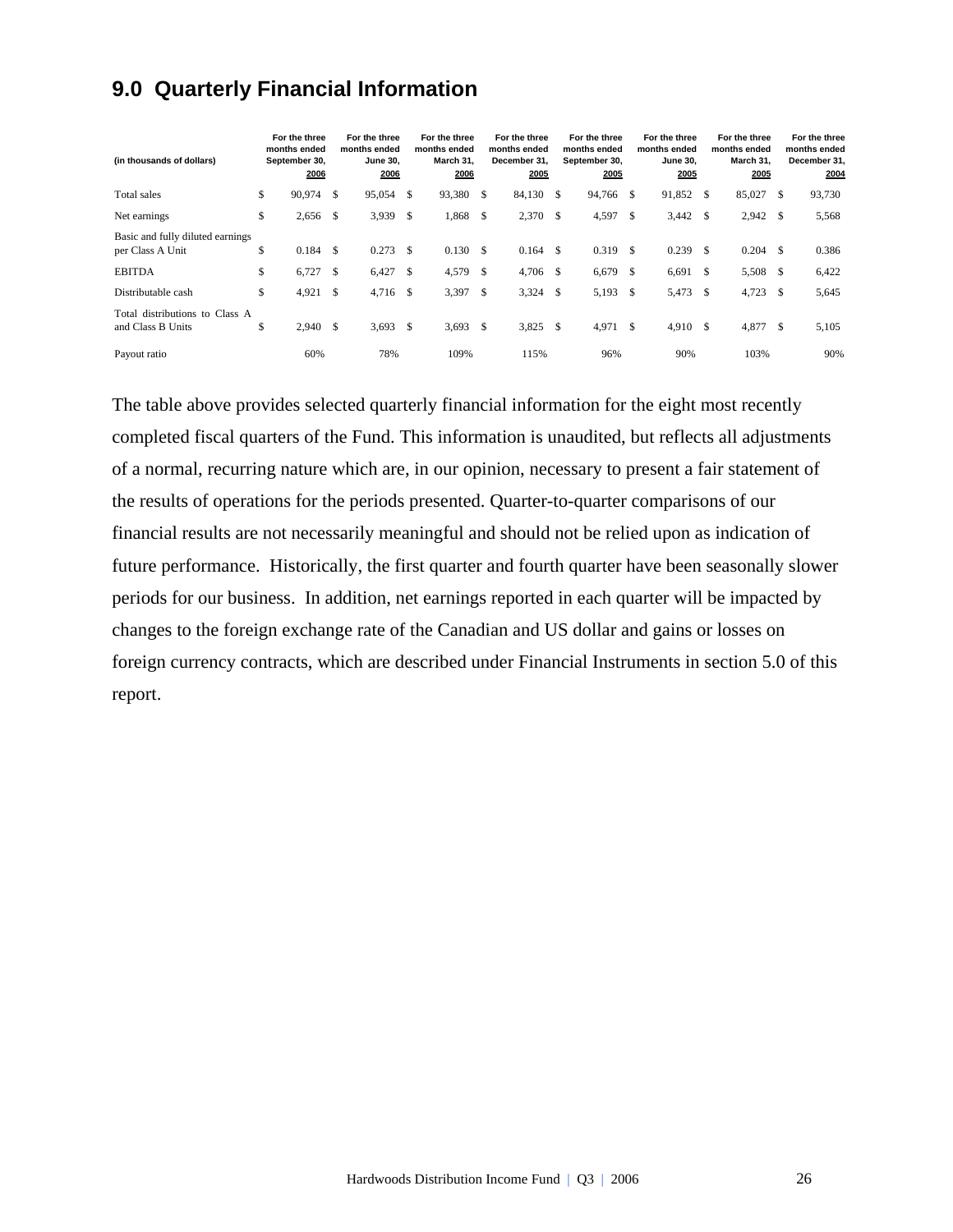Consolidated Balance Sheets

(Expressed in thousands of Canadian dollars)

|                                                                      | September 30,        | December 31,       |
|----------------------------------------------------------------------|----------------------|--------------------|
|                                                                      | 2006<br>(unaudited)  | 2005               |
|                                                                      |                      |                    |
| <b>Assets</b>                                                        |                      |                    |
| Current assets:<br>Cash and cash equivalents                         | \$<br>1,215          | \$<br>2,203        |
| Accounts receivable                                                  | 49,267               | 46,166             |
| Income tax receivable                                                |                      | 86                 |
| Inventory                                                            | 44,880               | 47,666             |
| Prepaid expenses<br>Foreign currency contracts (note 3)              | 1,514<br>1,490       | 1,222<br>1,134     |
|                                                                      | 98,366               | 98,477             |
| Long-term receivables                                                | 2,603                | 2,634              |
| Property, plant and equipment                                        | 3,328                | 3,519              |
| Deferred financing costs                                             | 30                   | 77                 |
| Foreign currency contracts (note 3)                                  | 1,094                | 1,519              |
| Other intangible assets                                              | 11,135               | 12,103             |
| Goodwill                                                             | 94,225               | 96,340             |
|                                                                      | \$<br>210,781        | \$<br>214,669      |
|                                                                      |                      |                    |
| Liabilities and Unitholders' Equity                                  |                      |                    |
| <b>Current liabilities:</b><br>Bank indebtedness (note 4)            | \$<br>46,449         | \$<br>46,925       |
| Accounts payable and accrued liabilities                             | 7,546                | 9,231              |
| Income tax payable                                                   | 452                  |                    |
| Distributions payable to Unitholders                                 | 980                  |                    |
|                                                                      | 55,427               | 56,156             |
| Deferred gain on sale - leaseback of land and building               | 710                  | 804                |
| Non-controlling interests (note 5)                                   | 34,214               | 32,047             |
| Future income taxes                                                  | 2,388                | 1,364              |
| Unitholders' equity:                                                 |                      |                    |
| <b>Fund Units</b>                                                    | 133,454              | 133,454            |
| Retained earnings<br>Cumulative foreign currency translation account | (1,207)<br>(14, 205) | 1,886<br>(11, 042) |
|                                                                      | 118,042              | 124,298            |
|                                                                      |                      |                    |
|                                                                      | \$<br>210,781        | \$<br>214,669      |

Contingencies (note 11)

See accompanying notes to consolidated financial statements.

Approved on behalf of the Trustees:

**(Signed) LAWRENCE I. BELL** Trustee **(Signed) TERRY M. HOLLAND** Trustee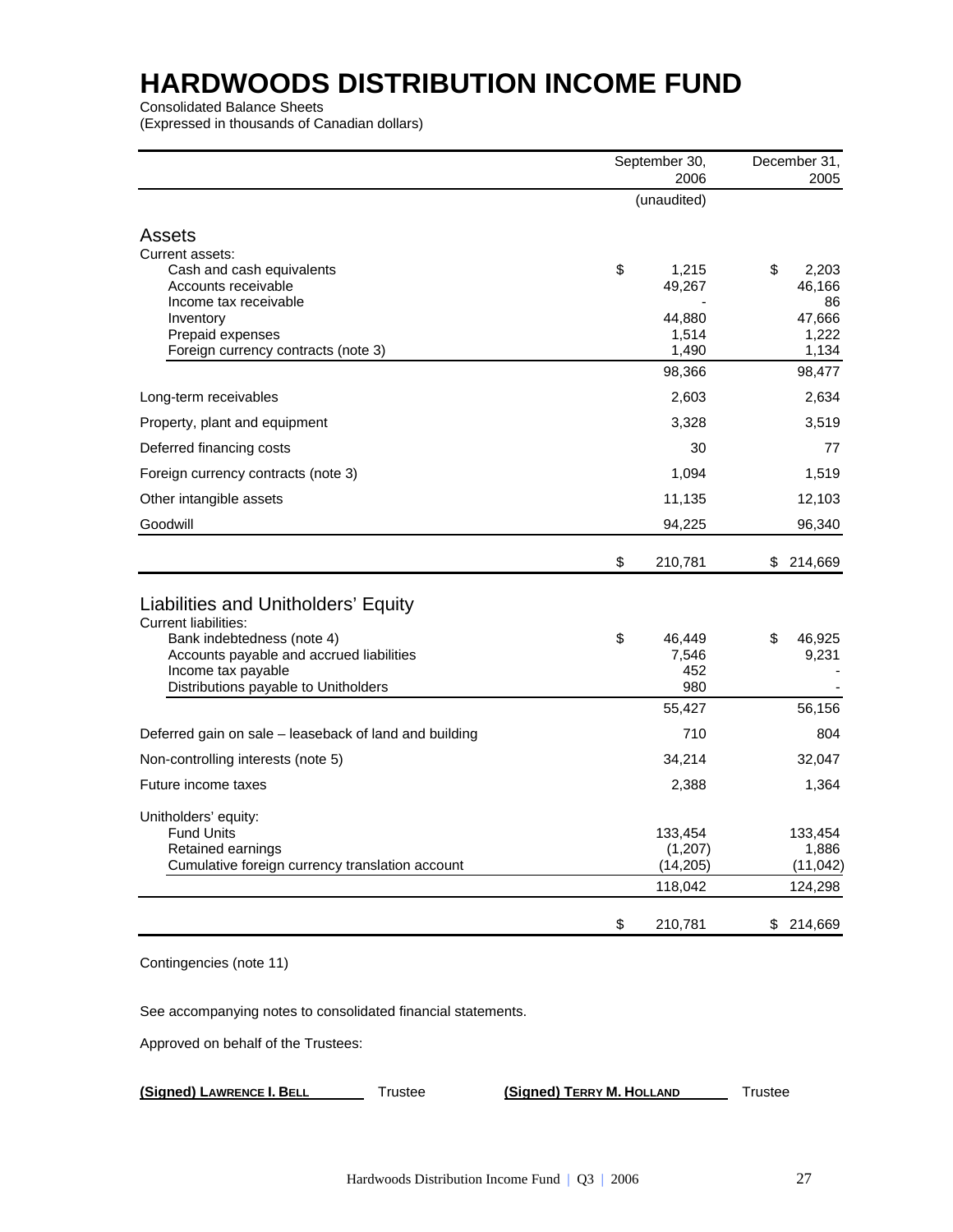Consolidated Statements of Operations and Retained Earnings (Unaudited)

(Expressed in thousands of Canadian dollars)

|                                                                                                     | Three month<br>period ended<br>September 30,<br>2006 | Three month<br>period ended<br>September 30, | 2005       |    | Nine month<br>period ended<br>September 30,<br>2006 | Nine month<br>period ended<br>September 30,<br>2005 |
|-----------------------------------------------------------------------------------------------------|------------------------------------------------------|----------------------------------------------|------------|----|-----------------------------------------------------|-----------------------------------------------------|
| Sales                                                                                               | \$<br>90,974                                         | \$                                           | 94,766     | S. | 279,408                                             | \$<br>271,645                                       |
| Cost of sales                                                                                       | 73,816                                               |                                              | 77,067     |    | 228,482                                             | 220,714                                             |
| Gross profit                                                                                        | 17,158                                               |                                              | 17,699     |    | 50,926                                              | 50,931                                              |
| Expenses:<br>Selling and administrative<br>Amortization:                                            | 10,790                                               |                                              | 11,237     |    | 34,205                                              | 32,557                                              |
| Plant and equipment                                                                                 | 308                                                  |                                              | 293        |    | 916                                                 | 936                                                 |
| Deferred financing costs<br>Other intangible assets<br>Deferred gain on sale -<br>leaseback of land | 15<br>223                                            |                                              | 16<br>233  |    | 46<br>674                                           | 48<br>708                                           |
| and building                                                                                        | (21)                                                 |                                              | (35)       |    | (63)                                                | (35)                                                |
| Interest                                                                                            | 932                                                  |                                              | 614        |    | 2,463                                               | 1,519                                               |
| Realized gain on foreign<br>currency contracts<br>Mark-to-market adjustment on                      | (359)                                                |                                              | (217)      |    | (1,012)                                             | (504)                                               |
| foreign currency contracts (note 3)                                                                 | 368                                                  |                                              | (1,224)    |    | 68                                                  | (541)                                               |
|                                                                                                     | 12,256                                               |                                              | 10,917     |    | 37,297                                              | 34,688                                              |
| Earnings before non-controlling<br>interests and income taxes                                       | 4,902                                                |                                              | 6,782      |    | 13,629                                              | 16,243                                              |
| Non-controlling interests (note 5)                                                                  | 981                                                  |                                              | 1,357      |    | 2,726                                               | 3,249                                               |
| Earnings before income taxes                                                                        | 3,921                                                |                                              | 5,425      |    | 10,903                                              | 12,994                                              |
| Income taxes:<br>Current<br>Future                                                                  | 825<br>440                                           |                                              | 460<br>368 |    | 1,351<br>1,089                                      | 1,057<br>956                                        |
|                                                                                                     | 1,265                                                |                                              | 828        |    | 2,440                                               | 2,013                                               |
| Net earnings for the period                                                                         | 2,656                                                |                                              | 4,597      |    | 8,463                                               | 10,981                                              |
| Retained earnings, beginning of period                                                              | 307                                                  |                                              | 1,404      |    | 1,886                                               | 2,801                                               |
| Distributions declared to Unitholders                                                               | (4, 170)                                             |                                              | (3,891)    |    | (11, 556)                                           | (11, 672)                                           |
| Retained earnings, end of period                                                                    | \$<br>(1, 207)                                       | \$                                           | 2,110      | \$ | (1, 207)                                            | \$<br>2,110                                         |
| Basic and diluted earnings per Unit                                                                 | \$<br>0.18                                           | \$                                           | 0.32       | \$ | 0.59                                                | \$<br>0.76                                          |
| Weighted average number of Units<br>outstanding                                                     | 14,410,000                                           | 14,410,000                                   |            |    | 14,410,000                                          | 14,410,000                                          |

See accompanying notes to consolidated financial statements.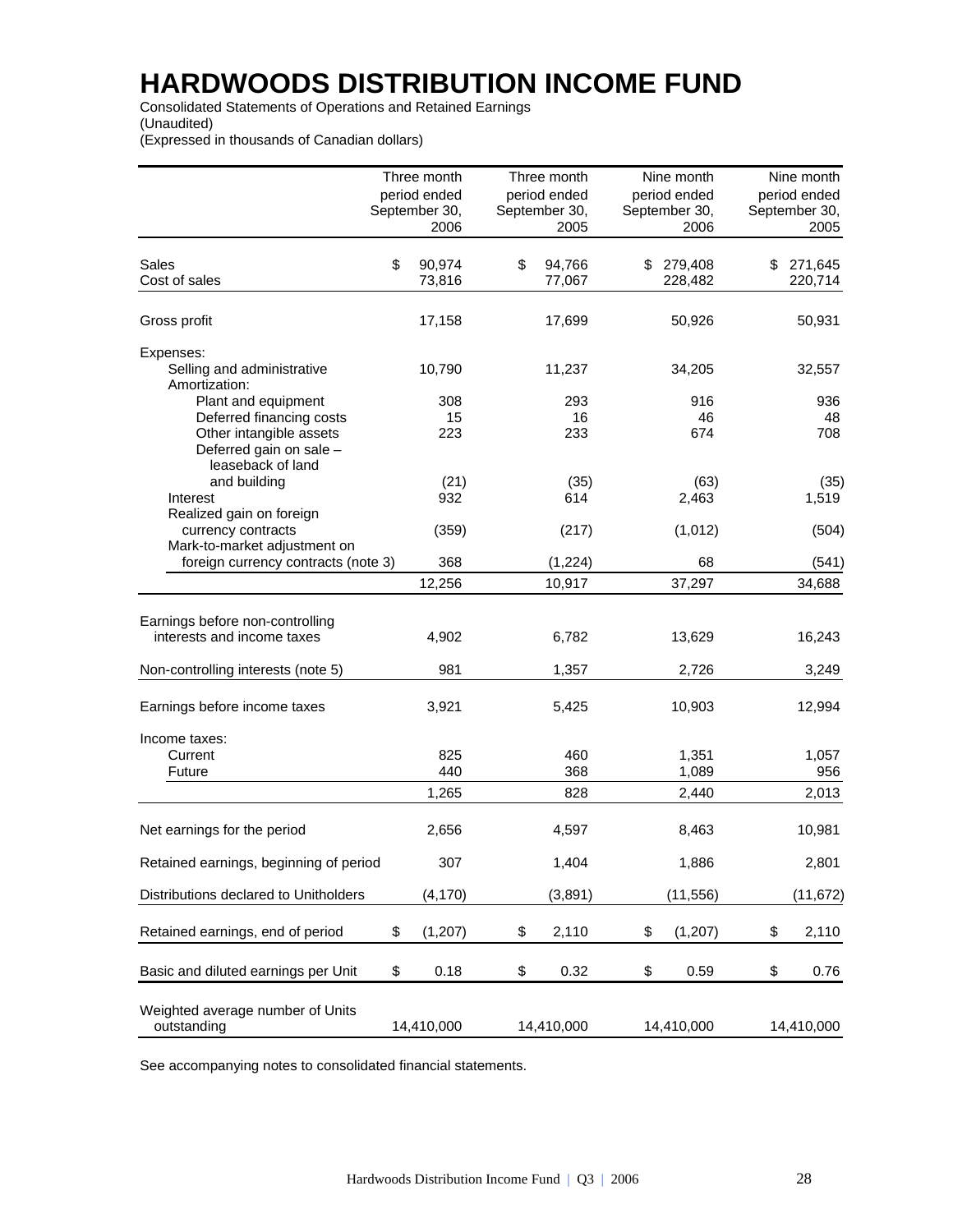Consolidated Statements of Cash Flows

(Unaudited)

(Expressed in thousands of Canadian dollars)

|                                             | Three month   | Three month   | Nine month    | Nine month    |
|---------------------------------------------|---------------|---------------|---------------|---------------|
|                                             | period ended  | period ended  | period ended  | period ended  |
|                                             | September 30, | September 30, | September 30, | September 30, |
|                                             | 2006          | 2005          | 2006          | 2005          |
|                                             |               |               |               |               |
| Cash flows provided by (used in)            |               |               |               |               |
| operating activities:                       |               |               |               |               |
| Net earnings for the period                 | \$<br>2,656   | \$<br>4,597   | \$<br>8,463   | \$<br>10,981  |
| Items not involving cash:                   |               |               |               |               |
| Amortization                                | 525           | 507           | 1,573         | 1,657         |
| Loss (gain) on sale of property,            |               |               |               |               |
| plant and equipment                         | (5)           | 20            | (16)          | (25)          |
| Mark-to-market adjustment on                |               |               |               |               |
| foreign currency contracts                  | 368           | (1,224)       | 68            | (541)         |
| Non-controlling interests                   | 981           | 1,357         | 2,726         | 3,249         |
| Future income taxes                         | 442           | 304           | 1,025         | 891           |
|                                             | 4,967         | 5,561         | 13,839        | 16,212        |
| Change in non-cash operating                |               |               |               |               |
| working capital (note 6)                    | 2,658         | (9, 137)      | (4, 160)      | (10, 254)     |
| Net cash provided by (used in)              |               |               |               |               |
| operating activities                        | 7,625         | (3,576)       | 9,679         | 5,958         |
|                                             |               |               |               |               |
| Cash flows provided by (used in)            |               |               |               |               |
| investing activities:                       |               |               |               |               |
| Additions to property, plant and            |               |               |               |               |
| equipment                                   | (46)          | (368)         | (805)         | (823)         |
| Proceeds on disposal of property,           |               |               |               |               |
| plant and equipment                         | 4             | (25)          | 17            | 2,165         |
| Increase in long-term                       |               |               |               |               |
| receivables, net                            | (73)          | (540)         | (84)          | (749)         |
| Net cash provided by (used in)              |               |               |               |               |
|                                             |               |               |               |               |
| investing activities                        | (115)         | (933)         | (872)         | 593           |
|                                             |               |               |               |               |
| Cash flows provided by (used in)            |               |               |               |               |
| financing activities:                       |               |               |               |               |
| Increase (decrease) in bank<br>indebtedness | (3,235)       | 9,480         | 781           | 8,206         |
| Distributions paid to Unitholders           |               |               | (10, 576)     |               |
| Distributions paid to                       | (3, 190)      | (3,891)       |               | (11, 672)     |
| non-controlling interests                   |               | (1,080)       |               | (3,085)       |
|                                             |               |               |               |               |
| Net cash provided by (used in)              |               |               |               |               |
| financing activities                        | (6, 425)      | 4,509         | (9,795)       | (6, 551)      |
|                                             |               |               |               |               |
| Increase (decrease) in cash                 | 1,085         |               | (988)         |               |
|                                             |               |               |               |               |
| Cash, beginning of period                   | 130           |               | 2,203         |               |
|                                             |               |               |               |               |
| Cash, end of period                         | \$<br>1,215   | \$            | \$<br>1,215   | \$            |
|                                             |               |               |               |               |
|                                             |               |               |               |               |
| Supplementary information (cash amounts):   |               |               |               |               |
| Interest paid                               | \$<br>932     | \$<br>614     | \$<br>2,463   | \$<br>1,519   |
| Income taxes paid                           | 8             | 84            | 706           | 318           |
|                                             |               |               |               |               |

See accompanying notes to consolidated financial statements.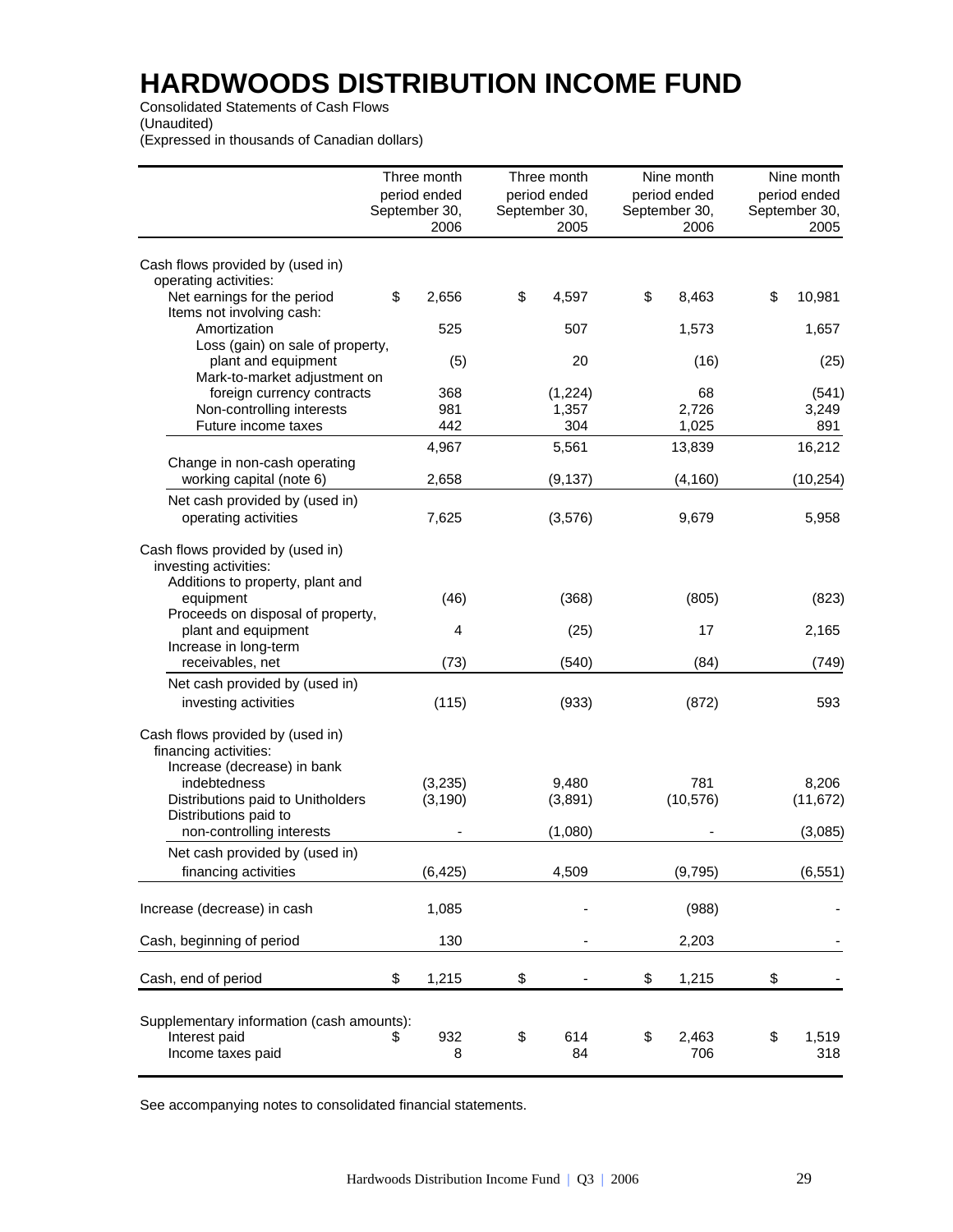Notes to Consolidated Financial Statements (Unaudited) (Tabular amounts expressed in thousands of Canadian dollars)

For the periods ended September 30, 2006 and 2005

#### **1. Nature of operations:**

Hardwoods Distribution Income Fund (the "Fund") is an unincorporated, open ended, limited purpose trust established under the laws of the Province of British Columbia on January 30, 2004 by a Declaration of Trust. The Fund commenced operations on March 23, 2004 when it completed an initial public offering of Units and acquired an 80% interest in a hardwood lumber and sheet goods distribution business in North America (the "Business") from affiliates of Sauder Industries Limited ("SIL"). The Fund holds, indirectly, 80% of the outstanding limited partnership units of Hardwoods Specialty Products LP ("Hardwoods LP") and Hardwoods Specialty Products US LP ("Hardwoods USLP"), limited partnerships established under the laws of the Province of Manitoba and the state of Delaware, respectively.

#### **2. Basis of presentation:**

The Fund prepares its consolidated interim financial statements in accordance with Canadian generally accepted accounting principles on a basis consistent with those used and described in the annual consolidated financial statements for the year ended December 31, 2005. The disclosures contained in these consolidated interim financial statements do not include all the requirements of Canadian generally accepted accounting principles for annual financial statements, and accordingly, these consolidated interim financial statements should be read in conjunction with the annual consolidated financial statements for the year ended December 31, 2005. Certain comparative figures have been restated to conform to the current period's financial statement presentation.

#### **3. Foreign currency contracts:**

In order to manage the Fund's exposure to exchange rate fluctuations on United States dollar denominated distributable cash, a subsidiary of the Fund has entered into foreign currency contracts to exchange US\$675,000 each month for approximately \$878,000 until April 2008, reflecting an exchange rate of \$1.30. The subsidiary of the Fund has also entered into additional monthly foreign currency contracts which require the subsidiary to exchange, beginning in May 2008, US\$675,000 into approximately \$760,000 each month until April 2009, reflecting an exchange rate of \$1.1255. The fair value of the Fund's 31 remaining monthly foreign currency contracts at September 30, 2006 represent a cumulative current asset of \$1,490,000 and a cumulative long term asset of \$1,094,000.

#### **4. Bank indebtedness:**

|                                                                                                                                                 | September 30,<br>2006 |     | December 31,<br>2005 |
|-------------------------------------------------------------------------------------------------------------------------------------------------|-----------------------|-----|----------------------|
| Checks issued in excess of funds on deposit<br>Credit facility, Hardwoods LP<br>Credit facility, Hardwoods USLP (September 30, 2006-US\$29,033; | \$<br>164<br>13,835   | \$. | 753<br>13,201        |
| December 31, 2005-US\$28,350)                                                                                                                   | 32.450                |     | 32.971               |
|                                                                                                                                                 | \$<br>46.449          |     | 46.925               |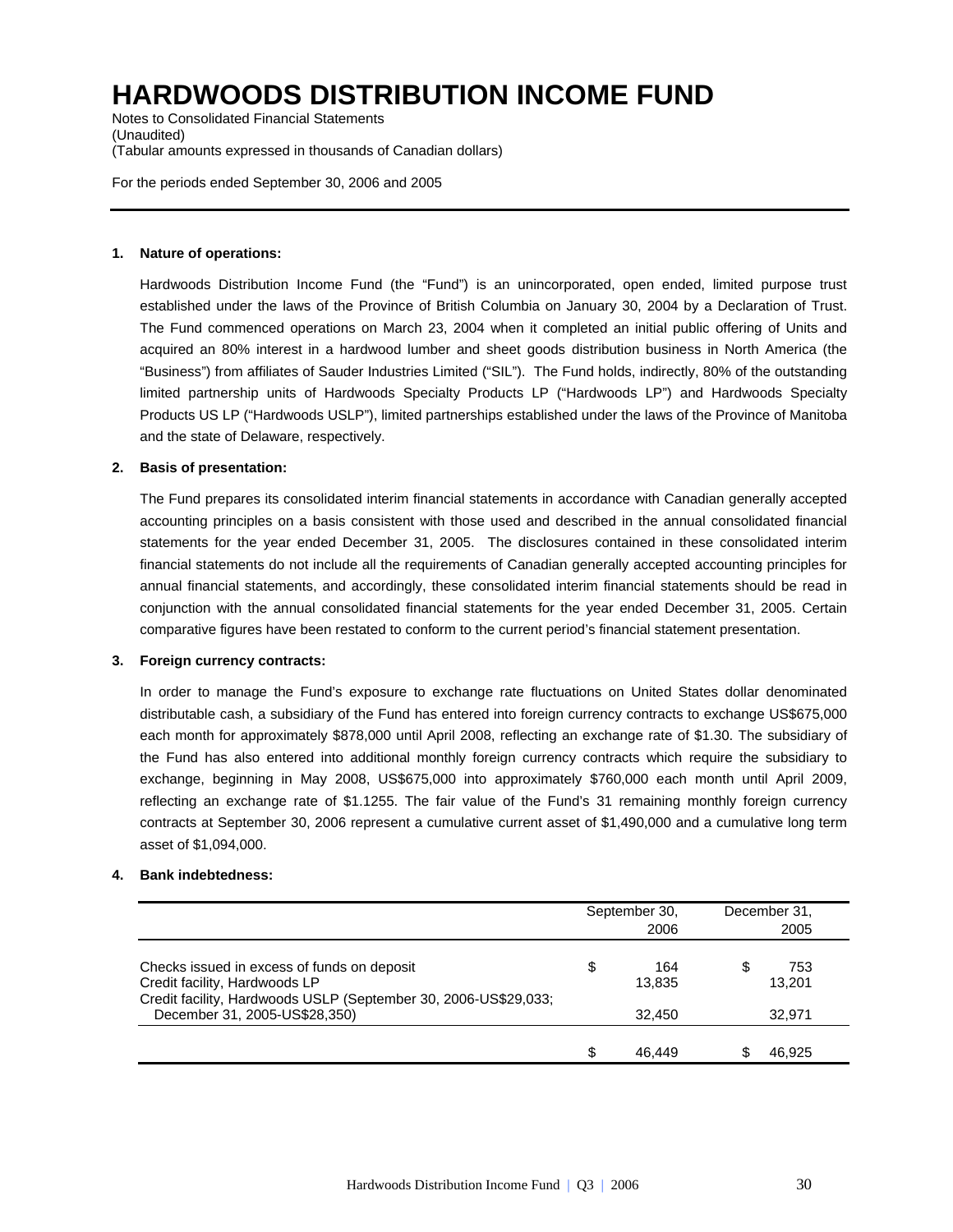Notes to Consolidated Financial Statements (Unaudited) (Tabular amounts expressed in thousands of Canadian dollars)

For the periods ended September 30, 2006 and 2005

#### **5. Non-controlling interests:**

| Balance, January 1, 2006<br>Interest in earnings for the period<br>Foreign currency translation adjustment of non-controlling | 32.047<br>2,726 |
|-------------------------------------------------------------------------------------------------------------------------------|-----------------|
| interest in Hardwoods USLP                                                                                                    | (559)           |
| Balance, end of period                                                                                                        | 34.214          |

The previous owners of the Business (note 1) have retained a 20% interest in Hardwoods LP and Hardwoods USLP through ownership of Class B Hardwoods LP units ("Class B LP Units") and Class B Hardwoods USLP units ("Class B USLP Units"), respectively. The Fund owns an indirect 80% interest in Hardwoods LP and Hardwoods USLP through ownership of all Class A Hardwoods LP units ("Class A LP Units") and Class A Hardwoods USLP units ("Class A USLP Units"), respectively.

The Class A LP Units and Class B LP Units and the Class A USLP Units and Class B USLP Units, respectively, have economic and voting rights that are equivalent in all material respects except distributions on the Class B LP Units and Class B USLP Units are subject to the subordination arrangements described below until the date (the "Subordination End Date") on which:

- the consolidated Adjusted EBITDA, as defined in the Subordination Agreement dated March 23, 2004, of the Fund for the 12 month period ending on the last day of the month immediately preceding such date is at least \$21,300,000; and
- cash distributions of at least \$29,540,000 (\$2.05 per Unit) have been paid on the Units and a combined amount of cash advances or distributions of at least \$7,385,000 has been paid on the Class B LP Units and Class B USLP Units, being \$2.05 per combined Class B LP and Class B USLP Units (as adjusted for issuances, redemptions and repurchases of Units, LP Units and USLP Units subsequently and by converting the cash distributions or advances by Hardwoods USLP on the USLP Units at the rate of exchange used by the Fund to convert funds received by it in US dollars into Canadian dollars) for the 24 month period ending on the last day of the month immediately preceding such date.

The Subordinated End Date had not occurred at September 30, 2006.

Prior to the Subordination End Date, advances and distributions on the LP Units and the USLP Units will be made in the following order of priority:

• At the end of each month, cash advances or distributions will be made to the holders of Class A LP Units and Class A USLP Units in a combined amount that is sufficient to provide available cash to the Fund to enable the Fund to make cash distributions upon the Units for such month at least equal to \$0.08542 per Unit or, if there is insufficient available cash to make distributions or advances in such amount, such lesser amount as is available as determined by the board of directors of the general partners;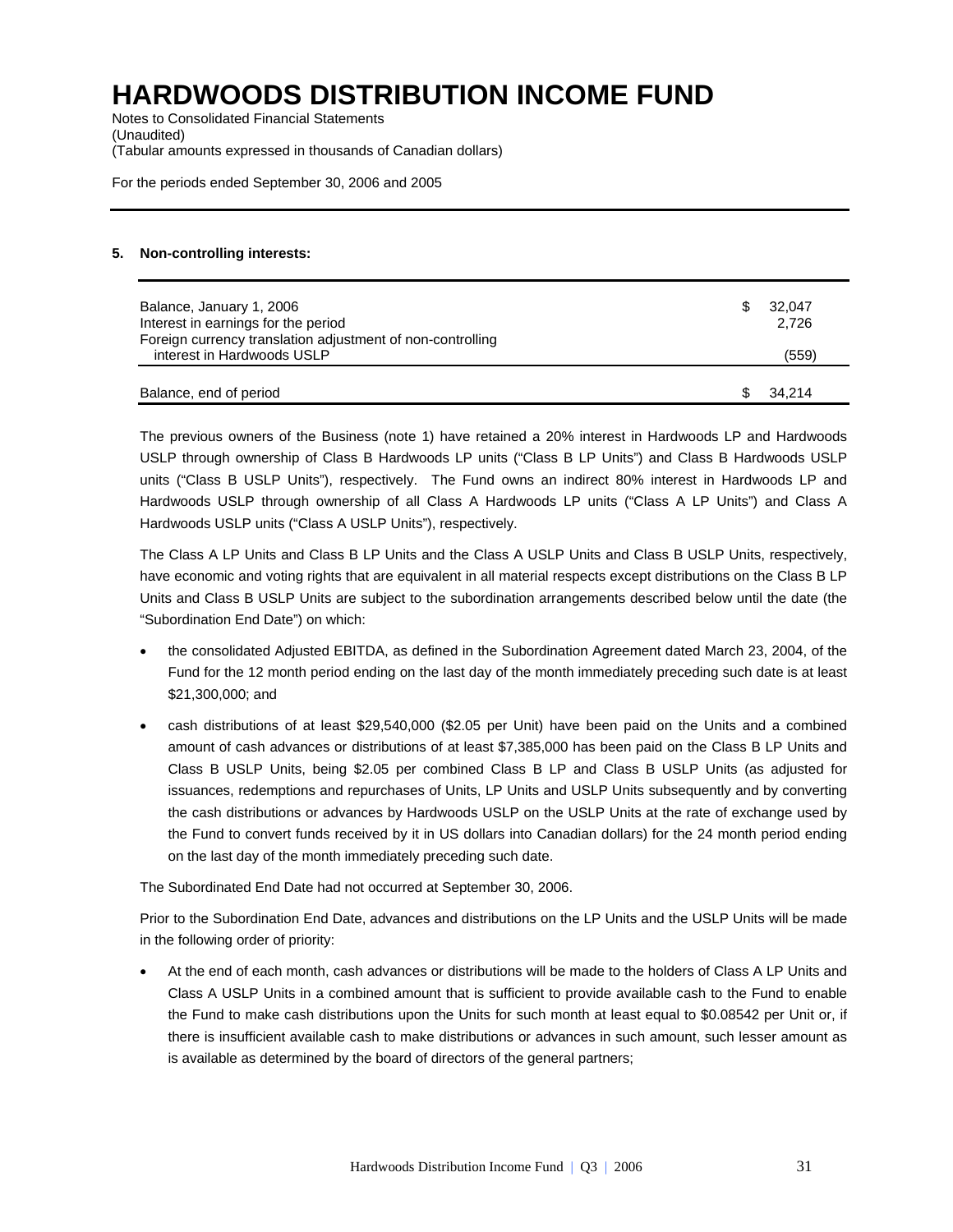Notes to Consolidated Financial Statements (Unaudited) (Tabular amounts expressed in thousands of Canadian dollars)

For the periods ended September 30, 2006 and 2005

#### **5. Non-controlling interests (continued):**

- At the end of each fiscal quarter of Hardwoods LP and Hardwoods USLP, including the fiscal quarter ending on the fiscal year end, available cash of Hardwoods LP and Hardwoods USLP will be advanced or distributed in the following order of priority:
	- o First, in payment of the monthly cash advance or distribution to the holders of Class A LP Units and Class A USLP Units as described above, for the month then ended;
	- o Second, to the holders of Class A LP Units and Class A USLP Units, to the extent that the combined monthly cash advances or distributions in respect of the 12 month period then ended (and not, for greater certainty, in any previous 12 month period) on Class A LP Units and Class A USLP Units were not made or were made in amounts less than a combined amount at least equal to \$1.025 per Unit, the amount of any such deficiency. As of September 30, 2006, the amount of such deficiency was \$0.8 million;
	- o Third, to the holders of Class B LP Units and Class B USLP Units in a combined amount for one Class B LP Unit and one Class B USLP Unit equal, on a pro-rated basis, to the combined amount advanced or distributed on one Class A LP Unit and one Class A USLP Unit during such fiscal quarter or, if there is insufficient available cash to make advances or distributions in such amount, such lesser amount as is available;
	- o Fourth, to the holders of Class B LP Units and Class B USLP Units, to the extent only that combined advances or distributions in respect of any fiscal quarter(s) during the 12 month period then ended (and not, for greater certainty, in any previous 12 month period) on one Class B LP Unit and one Class B USLP Unit were not made, or were made in amounts less, on a prorated basis, that the combined amount advanced or distributed on one Class A LP Unit and one Class A USLP Unit during such 12 month period, the amount of such deficiency. As of September 30, 2006, the amount of such deficiency was \$3.6 million;
	- o Fifth, to the extent of any excess, to the holders of the Class A LP Units and Class B LP Units and Class A USLP Units and Class B USLP Units, respectively, so that the combined advances or distributions on one Class A LP Unit and one Class A USLP Unit are the same as the combined advances or distribution on one Class B LP Unit and one Class B USLP Unit in respect of the 12 month period then ended (and not, for greater certainty, any previous 12 month period).

After the Subordination End Date, the holders of the Class B LP Units and Class B USLP Units will generally be entitled to effectively exchange all or a portion of their Class B LP Units and Class B USLP Units together for up to 3,602,500 Units of the Fund, representing 20% of the issued and outstanding Units of the Fund on a fully diluted basis. In the event the Fund enters into an agreement in respect of an acquisition or a take-over bid of the Fund, the holders of the Class B LP Units and Class B USLP Units will be entitled to exchange such units for Units of the Fund.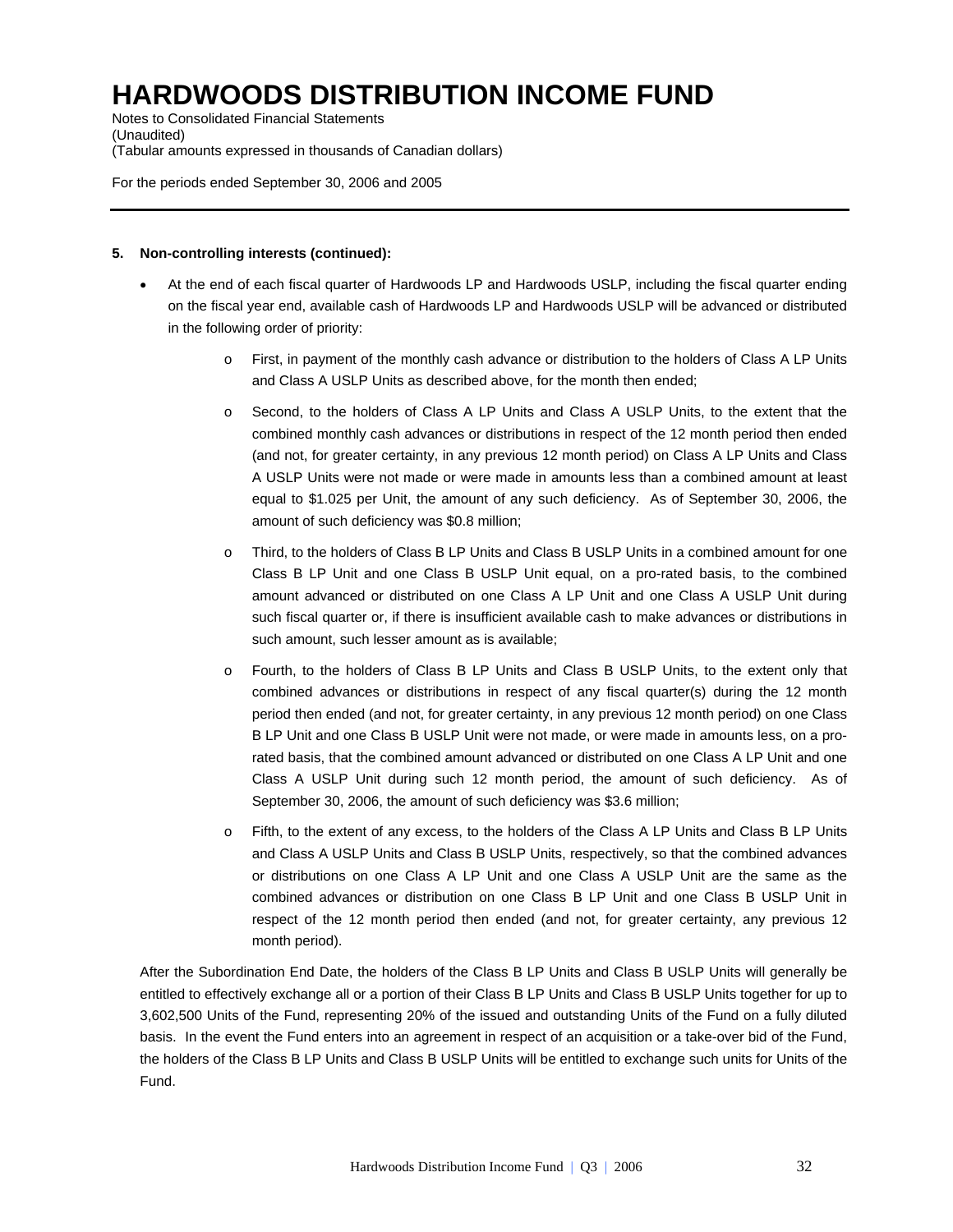Notes to Consolidated Financial Statements (Unaudited) (Tabular amounts expressed in thousands of Canadian dollars)

For the periods ended September 30, 2006 and 2005

#### **6. Changes in non-cash operating working capital:**

|                                                                                                                                        | Three month<br>period ended<br>September 30,<br>2006 | Three month<br>period ended<br>September 30,<br>2005 | Nine month<br>period ended<br>September 30,<br>2006 | Nine month<br>period ended<br>September 30,<br>2005 |
|----------------------------------------------------------------------------------------------------------------------------------------|------------------------------------------------------|------------------------------------------------------|-----------------------------------------------------|-----------------------------------------------------|
| Accounts receivable<br>Income taxes receivable/payable<br>Inventory<br>Prepaid expenses<br>Accounts payable and<br>accrued liabilities | \$<br>1.653<br>816<br>706<br>117<br>(634)            | \$<br>(2,028)<br>84<br>(7, 153)<br>(92)<br>220       | \$<br>(4,366)<br>538<br>1.467<br>(324)<br>(1, 475)  | \$<br>(4,483)<br>400<br>(7,601)<br>(467)<br>1,897   |
|                                                                                                                                        | \$<br>2,658                                          | (9.137)                                              | \$<br>(4, 160)                                      | (10,254)                                            |

#### **7. Segment disclosure:**

Information about geographic areas is as follows:

|                                          | Three month<br>period ended<br>September 30, |        | Three month<br>period ended<br>September 30, |        | Nine month<br>period ended<br>September 30, |         | Nine month<br>period ended<br>September 30, |         |
|------------------------------------------|----------------------------------------------|--------|----------------------------------------------|--------|---------------------------------------------|---------|---------------------------------------------|---------|
|                                          |                                              |        |                                              |        |                                             |         |                                             |         |
|                                          |                                              |        |                                              |        |                                             |         |                                             |         |
|                                          |                                              | 2006   |                                              | 2005   |                                             | 2006    |                                             | 2005    |
| Revenue from external customers:         |                                              |        |                                              |        |                                             |         |                                             |         |
| Canada                                   | \$                                           | 26,213 | \$                                           | 29,692 | \$                                          | 84,558  | \$                                          | 86,939  |
| <b>United States</b>                     |                                              | 64,761 |                                              | 65,074 |                                             | 194,850 |                                             | 184,706 |
|                                          |                                              |        |                                              |        |                                             |         |                                             |         |
|                                          | \$                                           | 90,974 | \$                                           | 94,766 | \$                                          | 279,408 | \$                                          | 271,645 |
|                                          |                                              |        |                                              |        |                                             |         |                                             |         |
|                                          |                                              |        |                                              |        | September 30,                               |         | December 31,                                |         |
|                                          |                                              |        |                                              |        |                                             | 2006    |                                             | 2005    |
| Property, plant and equipment:<br>Canada |                                              |        |                                              |        | \$                                          | 1,261   | \$                                          | 1,559   |
| <b>United States</b>                     |                                              |        |                                              |        |                                             | 2,067   |                                             | 1,960   |
|                                          |                                              |        |                                              |        |                                             |         |                                             |         |
|                                          |                                              |        |                                              |        | \$                                          | 3,328   | \$                                          | 3,519   |
| Goodwill                                 |                                              |        |                                              |        |                                             |         |                                             |         |
| Canada                                   |                                              |        |                                              |        | \$                                          | 42,043  | \$                                          | 42,043  |
| <b>United States</b>                     |                                              |        |                                              |        |                                             | 52,182  |                                             | 54,297  |
|                                          |                                              |        |                                              |        |                                             |         |                                             |         |
|                                          |                                              |        |                                              |        | \$                                          | 94,225  | \$                                          | 96,340  |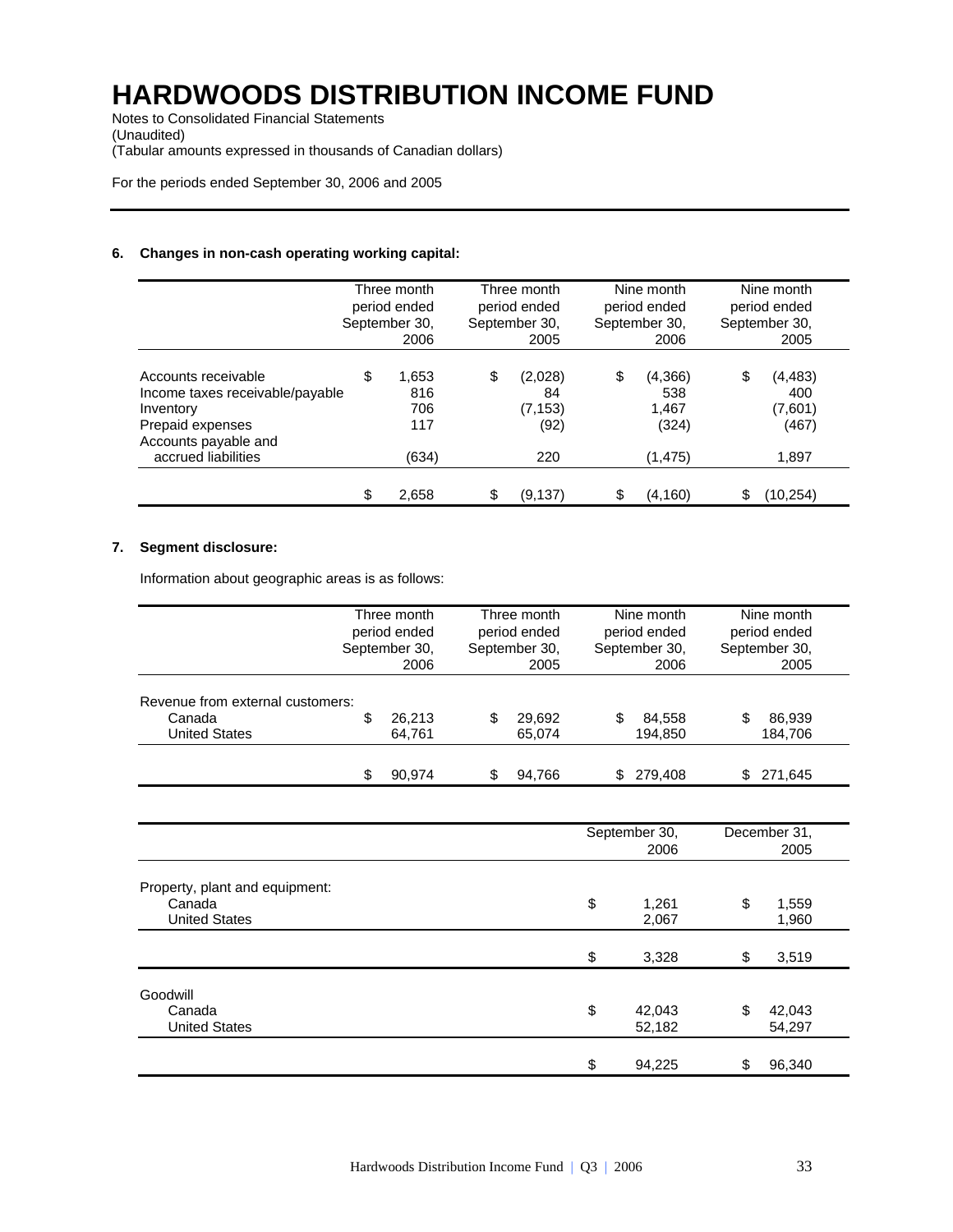Notes to Consolidated Financial Statements (Unaudited) (Tabular amounts expressed in thousands of Canadian dollars)

For the periods ended September 30, 2006 and 2005

#### **8. Pensions:**

Hardwoods USLP maintains a defined contribution 401 (k) retirement savings plan (the "USLP Plan"). The assets of the USLP Plan are held and related investment transactions are executed by the Plan's Trustee, ING National Trust, and, accordingly, are not reflected in these consolidated financial statements. During the three months ended September 30, 2006, Hardwoods USLP contributed and expensed \$91,916 (US\$81,309) (2005 - \$89,581(US\$74,459)) in relation to the USLP Plan. During the nine month period ended September 30, 2006, Hardwoods USLP contributed and expensed \$311,189 (US\$274,708) (2005 - \$326,803 (US\$267,040)) in relation to the USLP Plan.

Hardwoods LP does not maintain a pension plan. Hardwoods LP does, however, administer a group registered retirement savings plan ("LP Plan") that has a matching component whereby Hardwoods LP makes contributions to the LP Plan which match contributions made by employees up to a certain level. The assets of the LP Plan are held and related investment transactions are executed by LP Plan's Trustee, Sun Life Financial Trust Inc., and, accordingly, are not reflected in these consolidated financial statements. During the three months ended September 30, 2006, Hardwoods LP contributed and expensed \$53,996 (2005 - \$55,374) in relation to the LP Plan. During the nine month period ended September 30, 2006, Hardwoods LP contributed and expensed \$216,746 (2005 - \$215,822) in relation to the LP Plan.

#### **9. Related party transactions:**

For the three months ended September 30, 2006, sales of \$281,660 (2005 - \$423,326) were made to affiliates of SIL, and the Fund made purchases of \$10,655 (2005 - \$69,426) from affiliates of SIL. For the nine months ended September 30, 2006, sales of \$927,420 (2005 - \$1,779,567) were made to affiliates of SIL, and the Fund made purchases of \$77,880 (2005 - \$220,496) from affiliates of SIL. All these sales and purchases took place at prevailing market prices.

During the three months ended September 30, 2006, the Fund paid \$27,000 (2005 - \$31,704) to affiliates of SIL under the terms of an agreement to provide services for management information systems. During the nine months ended September 30, 2006, the Fund paid \$81,000 (2005 - \$90,680) to affiliates of SIL under the terms of an agreement to provide services for management information systems. This cost is included in the selling and administrative expense in the statement of operations.

#### **10. Seasonality:**

The Fund is subject to seasonal influences. Historically the first and fourth quarters are seasonally slower periods for construction activity and therefore demand for hardwood products.

#### **11. Contingencies:**

The Fund and its subsidiaries are subject to legal proceedings that arise in the ordinary course of its business. Management is of the opinion, based upon information presently available, that it is unlikely that any liability, to the extent not provided for through insurance or otherwise, would be material in relation to the Fund's consolidated financial statements.